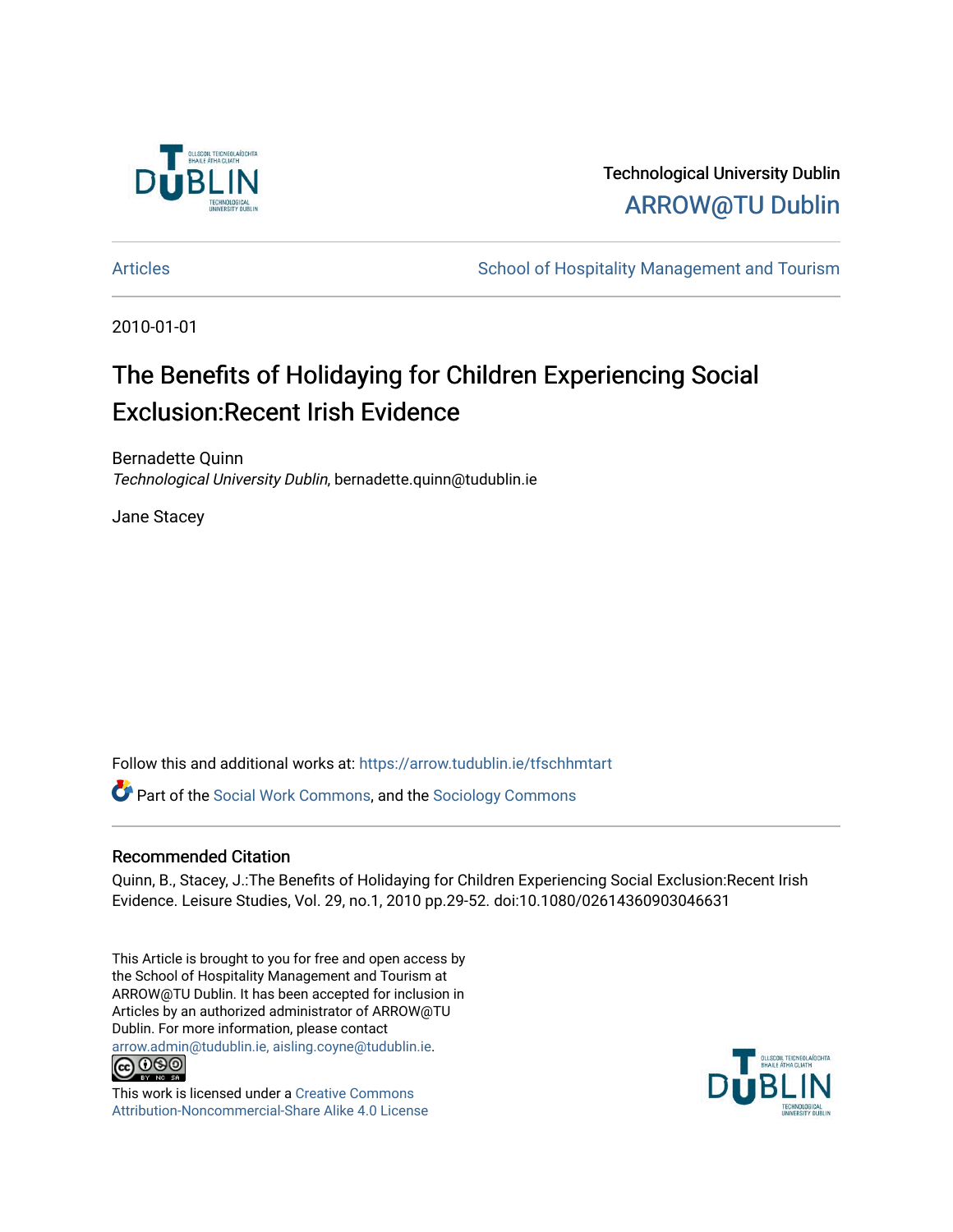**Quinn, B. and Stacey, J. (2010) The benefits of holidaying for children experiencing social exclusion – recent Irish evidence,** *Leisure Studies* **29 (1): 29-52.**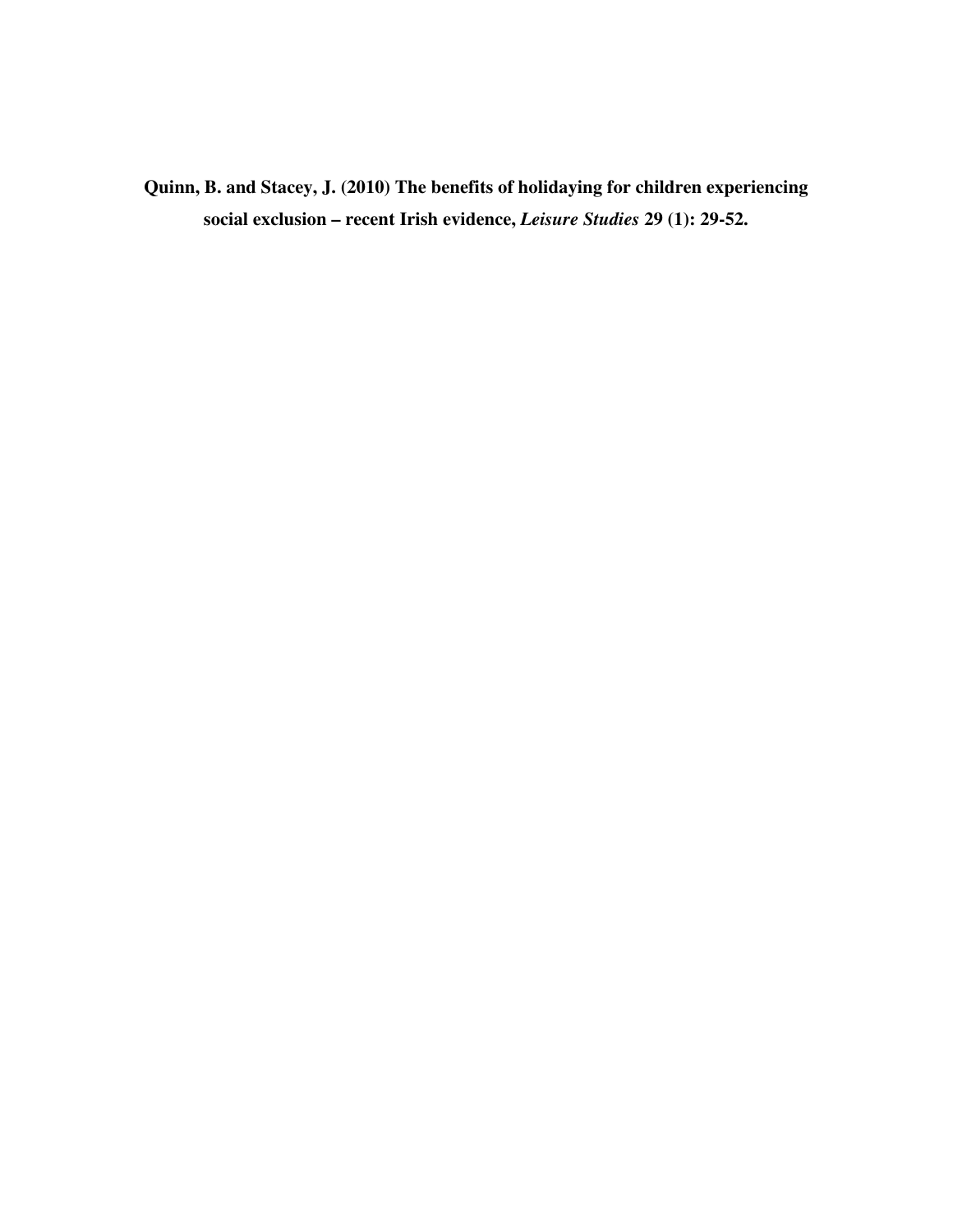# **Introduction**<sup>1</sup>

 $\overline{a}$ 

Recently, there has been a strong increase in investigating what Scheyvens (2007) has called the tourism–poverty nexus. Much of the ensuing literature has focused on poverty in developing world contexts and on tourism's potential as a strategy for poverty alleviation therein. However, another important dimension to the tourism-poverty nexus concerns the links between tourism and social exclusion in affluent societies. It has long been recognised that holidaying is a practice that is not equally available to all and that variations in income, time availability, gender, race and nationality constrain and structure access to holiday time and travel opportunities (Davidson 1996, Richards 1998). Ianniello's (2006) reporting of data gathered from national tourism agencies across 16 EU states show that holiday non-participation rates range from 11.7% in Sweden to upwards of 30% in Belgium, France and the UK and to more than 45% in Portugal, Spain, Greece, Hungary, Poland and Slovakia. Reasons identified for this nonparticipation are varied but financial factors predominate, a finding that is in line with previous research (English Tourist Board (ETB) 1985, European Commission 1998, 2001, Eurobarometer 1998, Haukeland 1990, Hughes 1991, Jolin 2004). Other factors which prevent people from having a holiday include illness and disability (physiological and psychological), mobility and access, family circumstances, caring for dependents and problems associated with aging and gender (ETB 1989, Shaw and Williams 2002). Many of these other constraining factors overlap with the economic variable in producing social marginality and exclusion (Van Raaji and Francken 1984, ETB 1989, Seaton 1992, Shaw and Williams 2002).

Thus, it seems that while the incidence of holiday-taking continues to rise, as evidenced in repeated World Tourism Organization reports, holiday participation rates remain constrained. Richards' (1998: 156) suggestion is that in Europe, the 'growth in demand is due to a concentration of consumption, rather than an extension of consumption to all social groups'. He further suggests that a polarisation of holiday-taking mirrors the polarisation of incomes. Richards (1998: 158) concludes that 'a ceiling appears to have

<sup>1</sup> Bernadette Quinn, Department of Tourism, DIT, Cathal Brugha St. Dublin 1 and Jane Stacey, Tourism Research Centre, DIT, Marlborough St. Dublin 1.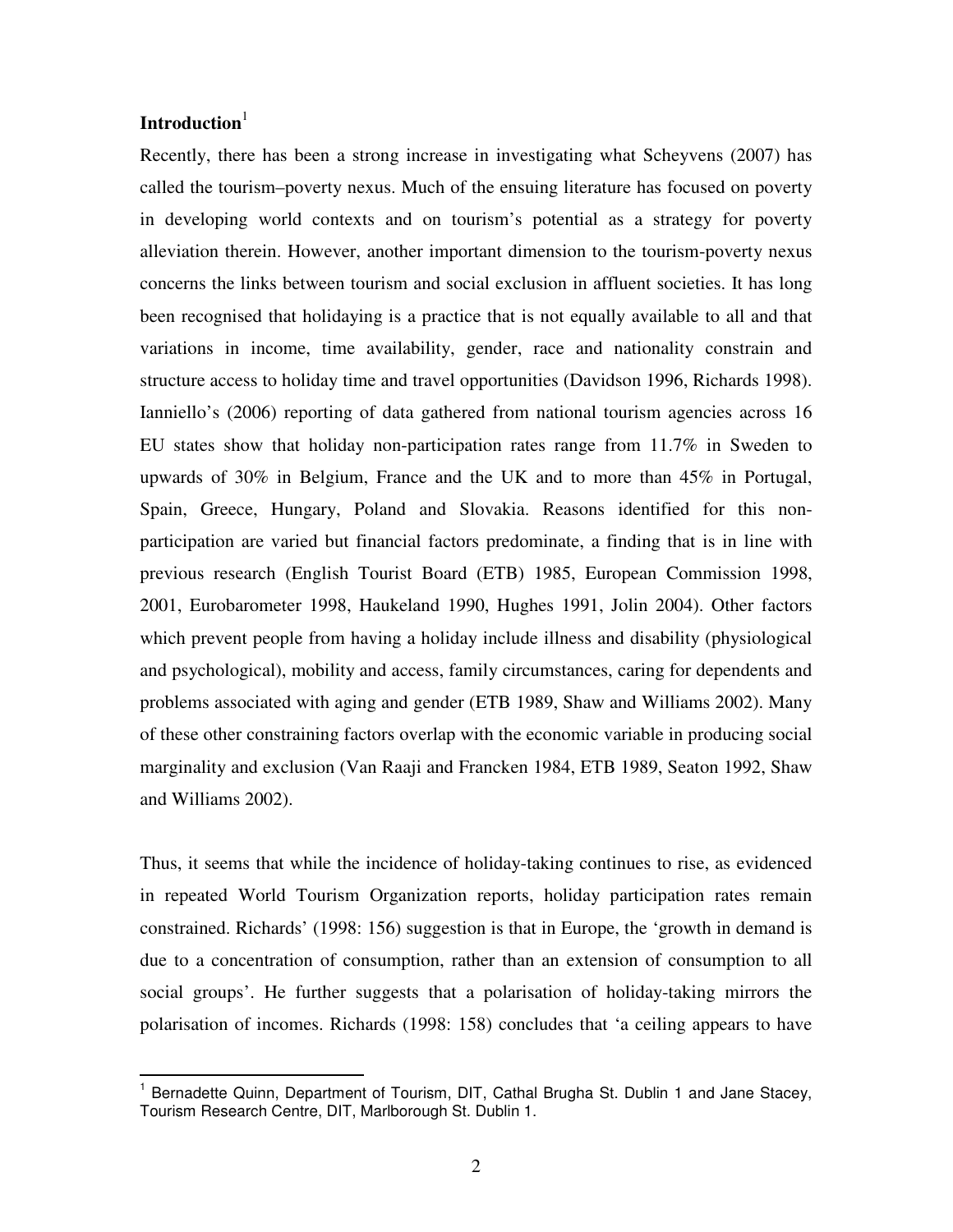been reached in many countries in the proportion of the population who can take holidays in any one year'. Jolin (2004) suggests that in the majority of Western countries, this ceiling may be somewhere between 50-60% of the population, despite the rise of mass tourism and various state initiatives to promote access to tourism.

Very recently, there has been a renewed interest in viewing tourism as an exclusionist practice. Two special issues of *Tourism, Culture & Communication* in 2005 and 2006 took up the theme, while *Current Issues in Tourism* has a forthcoming special issue on the topic. Higgins-Desbiolles (2006), meanwhile, recently argued that so long as tourism continues to exclude sectors of society, its potential to create individual and collective social benefits will remain unrealised. To date, there have been inferences in the literature that a lack of holiday opportunities may compound social deprivation, reinforce social problems and heighten social exclusion. Hazel (2005), for example, has argued that the risk of holiday non-participation leads to a feeling of deprivation and social exclusion in young people and others. Furthermore, as Hughes (1991) suggests, it may be those most in need of a holiday that are being excluded. Elsewhere, Haukeland (1990) claimed that non-participation in holidays may be a social welfare issue with health and social care implications for children and families.

This paper follows Hughes (1991: 196) in arguing that 'holidays cannot be dismissed lightly as a frivolous pursuit' but should be seen 'more as an investment in the well-being and social fabric' of society. It draws from a wider study that argues for the development of policy to broaden access to tourism in Ireland. The study aimed to investigate the benefits that widening access to holidaying among socially excluded groups, and particularly among children, might generate. In so doing it seeks to address gaps in the literature pertaining to those experiencing social exclusion in general (Hazel 2005, Corlyon and La Placa 2006) and to children and young people in particular (Lewis 2001). A related objective was to investigate the extent to which an ability to participate in holidaying can help build social capital and in the process, help to alleviate social exclusion. The next section of the paper discusses the links between holidaying, social exclusion and social capital, and reviews extant knowledge about how holidaying can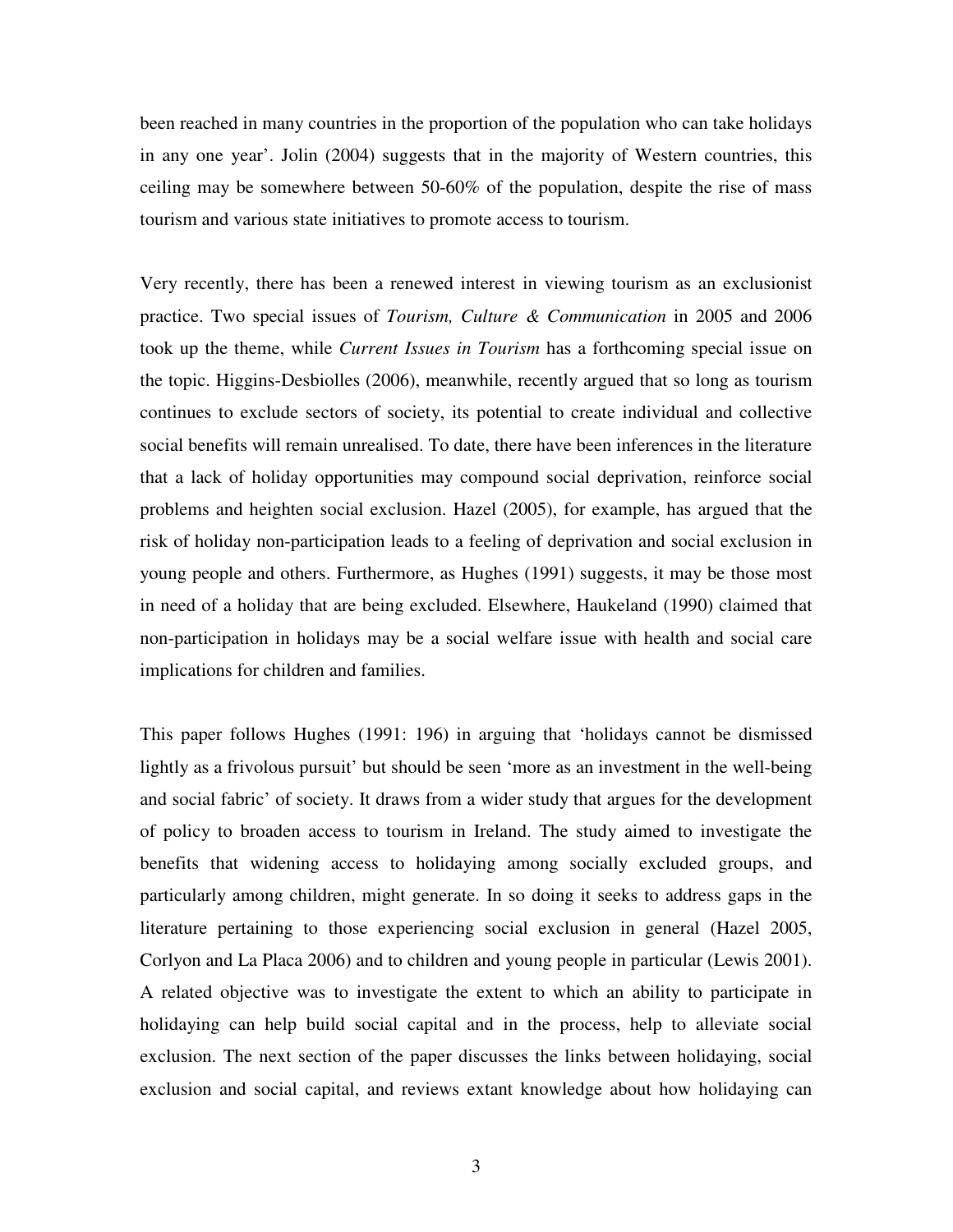benefit those experiencing social exclusion. It then briefly reviews the broader literature on holidaying and well-being. The key research question posed is how can access to an annual holiday contribute to quality of life and help combat social exclusion for children, and the families of children, experiencing poverty? The findings of qualitative research undertaken among a group of families experiencing social exclusion in Ireland's capital city, Dublin, are discussed and the paper ends by considering implications for future research.

#### **Holidaying, social exclusion and social capital**

As Corlyon and La Placa (2006) explain, social exclusion is a relatively new term that embraces both the causes and effects of poverty. They cite the UK government's definition of social exclusion as: '*A short hand label for what can happen when individuals or areas suffer from a combination of linked problems such as unemployment, poor skills, low incomes, poor housing, high crime environments, bad health and family breakdown'* (UK Department for Social Security 1999: 23). Micklewright (2002) follows Atkinson (1998) in highlighting three important defining aspects of social exclusion: relativity, agency and dynamics. Relativity communicates the idea that people are excluded from a particular society and that exclusion can only be gauged relative to that society. Agency implies that people are excluded by an act of some agent, while dynamics portrays the idea that exclusion refers not only to an individual's current circumstances but also to the bleakness of their future prospects.

While there is an extensive and longstanding literature on the social impacts of tourism (e.g. Mathieson and Wall, 1982), few researchers have specifically linked holidaying as a social practice with social exclusion. This is despite that fact that the established social normalcy of holidaying in advanced capitalist societies has been recognized for quite some time now. A UK study published in 1985 (Mack and Lansley), for example, found that 63% of the adult population surveyed considered a one week annual holiday to be a necessity. In 1995, Urry wrote that being able to take a holiday was presumed to be a characteristic of modern citizenship. Smith and Hughes (1999) echoed this in their study of disadvantaged families, arguing that 'limited access to leisure and / or holidays can be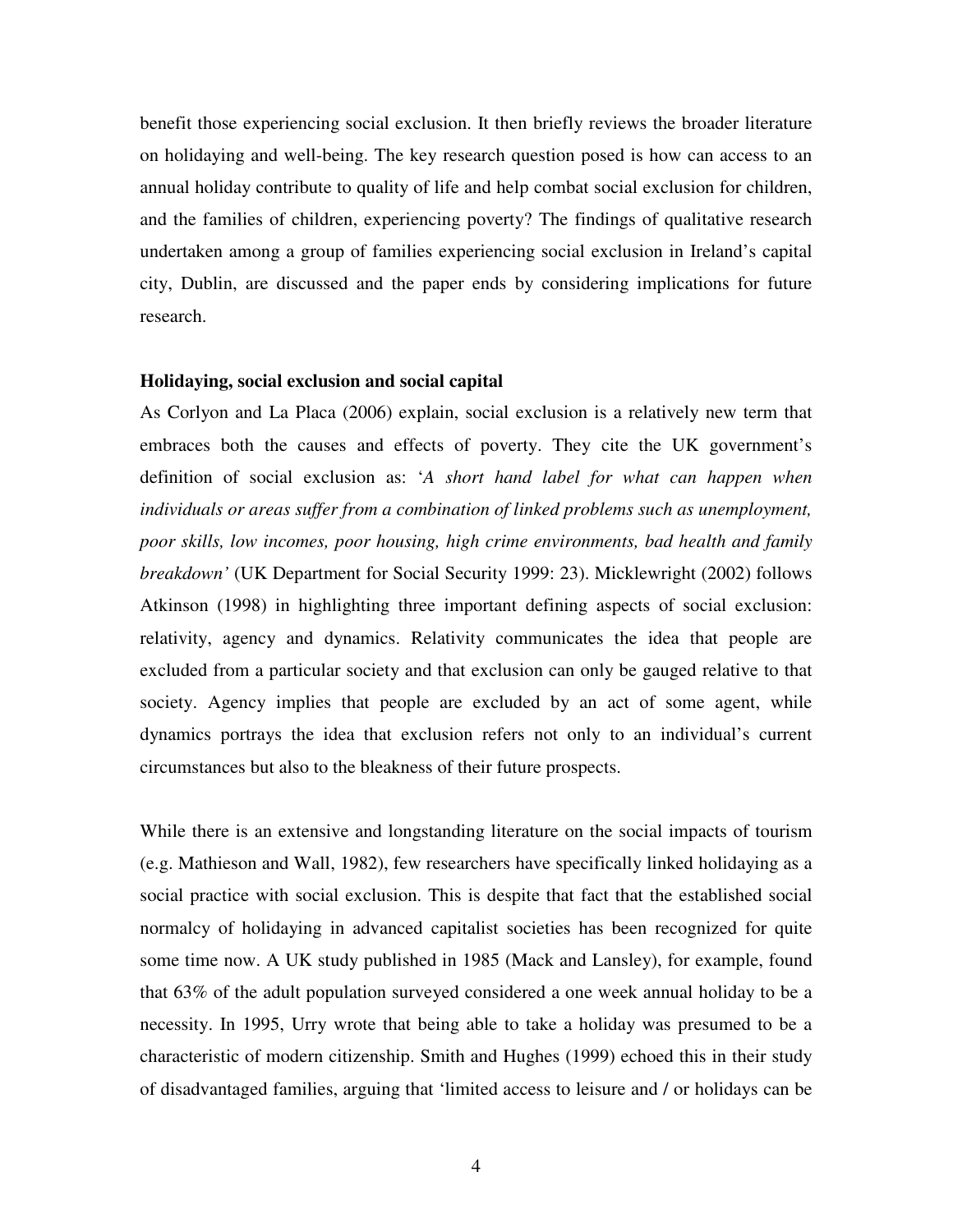seen as exclusion from a common way of life and from 'needs' which everyone has the right to be met in order to become a full citizen of one's society. As Holden (2005: 53) later explained, because holidaying has increasingly become 'more of an expected experience rather than a luxury', an inability to participate in holidaying effectively means an inability to participate in 'the mainstream lifestyle of a community'. For tourism researchers, a key question that needs to be addressed is whether engaging in the social practice of holidaying can help to combat social exclusion and so promote social inclusion.

While this question is not commonly considered in the literature, research on the benefits of holidays has empirically investigated socially excluded groups since at least the 1970s. An early study, conducted by the English Tourist Board (ETB), evaluated a program designed to give socially-deprived people in London boroughs an opportunity to go on holiday. It found that the holidays provided value in terms of social well-being and relief for caring relatives, as the holidays were found to provide an essential break for carers who suffered from emotional, mental and physiological stress. More recently, the majority of GPs who participated in an English Tourism Council study (Voysey 2000) claimed that holidays were beneficial in alleviating the problems that stem from poverty, isolation, lack of family/community support, stress at work and living in an unsafe neighborhood. They considered holidays to have a strong covert influence on health and well-being and quality of life. They further considered that holiday participation mitigates against family or relationship breakdown.

The literature on the effects of holiday participation for children has also specially investigated how engagement in holidaying can be a means of promoting engagement with mainstream society and of promoting social inclusion. Buin, (cited by Lauprêtre, 2006) for example, concluded that non-participation 'risks cutting these children off from others who have developed this culture of travelling' Another study of young people in care by Lewis (2001) revealed that these young people 'were aware of their social exclusion and felt that they were missing out on holidays that other children were able to experience'. Similar work by Ridge (2002) found that children from poor families can be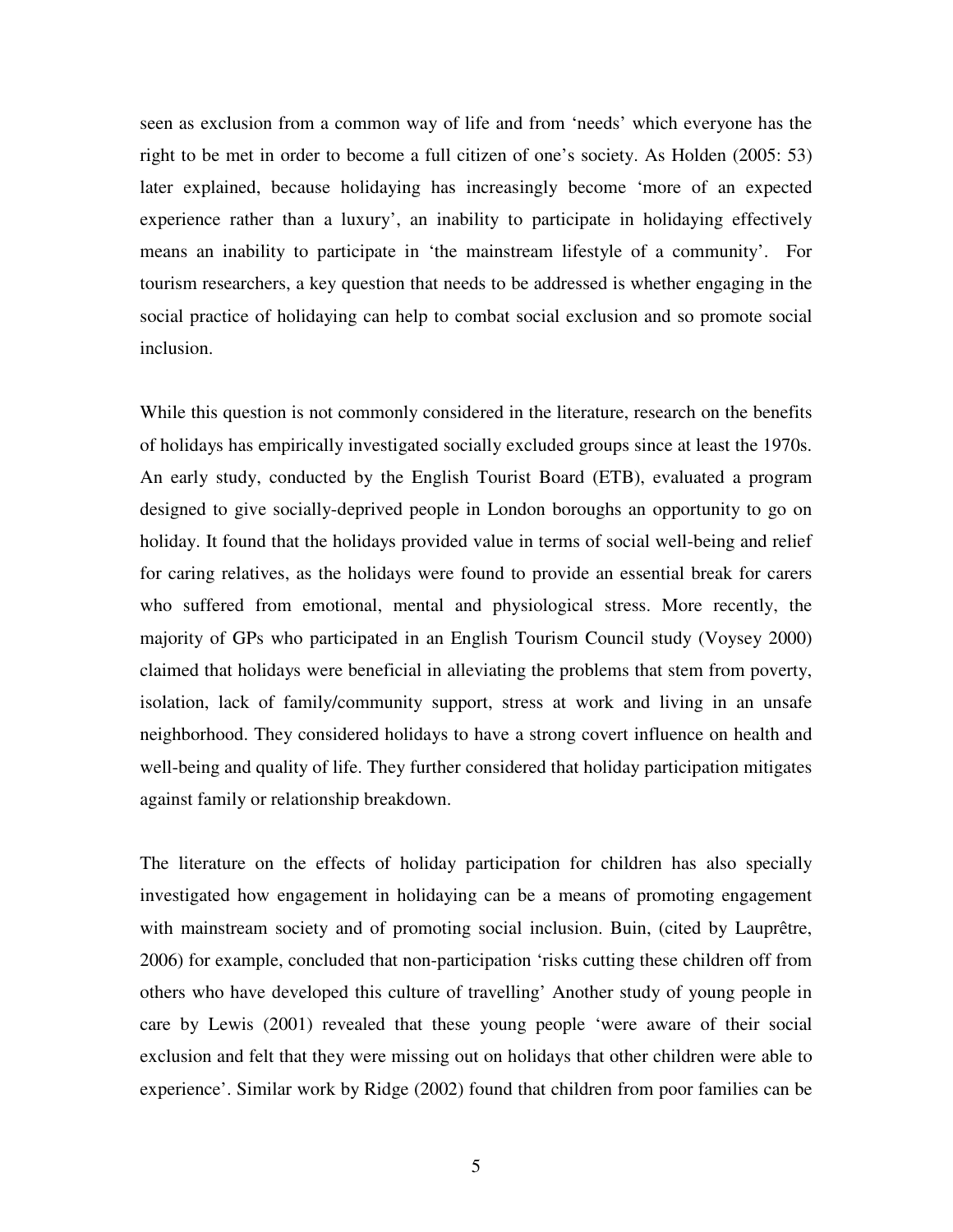made to feel different and unable to participate fully in life and school activities (trips, projects etc.) because of their family's lack of financial resources. The argument that children's experiences of poverty can be heightened through comparison with peers is strongly made by Van der Hoek (2005) whose Dutch research found that children's inability to access holidays was particularly problematic for this reason: 'for them the impact was felt not just in the lack of a holiday itself but also by social comparison with their peers who were able to go away during school holidays' (2005: 18). Thus, the experience of the summer holidays can be one of heightened exclusion (Gill and Wellington 2003), as the majority experience of holidays, events, activities and trips is reflected in media images to which all children are exposed. Indeed, Gill and Wellington (2003), who studied families in income-deprived households, note that for children in poverty, these activities are simply outside the resources of their families and the summer holidays become a time of 'survival'.

The studies cited directly above explicitly demonstrate how an inability to engage in holidaying constitutes exclusion from a mainstream, meaningful, social practice. Once excluded, those affected have little opportunity to access the social capital generated through participation in holidaying. In tourism research, the modest literature that addresses social capital tends to focus on how the existence of social capital in a place is implicated in fostering tourism development (e.g. Jones 2005, Macbeth, Carson and Northcote 2004). Rarely has attention focused on investigating how participation in tourism activities helps to develop social capital. Social capital refers to the bank of resources built up through interpersonal networks and associations upon which individual members of a community can draw (Macbeth, Carson and Northcote 2004). In order to draw on social capital, a person must be connected to other people who become the actual source of his/her advantage (Portes 1998). As Jones (2005) points out, this social networking and connectivity 'develop shared norms, trust and reciprocity' that in turn foster cooperation to achieve common ends (Ecclestone and Field 2003). Participating in holidaying is premised in connectivity. Holidaying is most often practiced as a communal activity. While people may holiday alone, most travel in groups of family, friends and peers, while the globally prevalent package holiday industry is premised on group travel.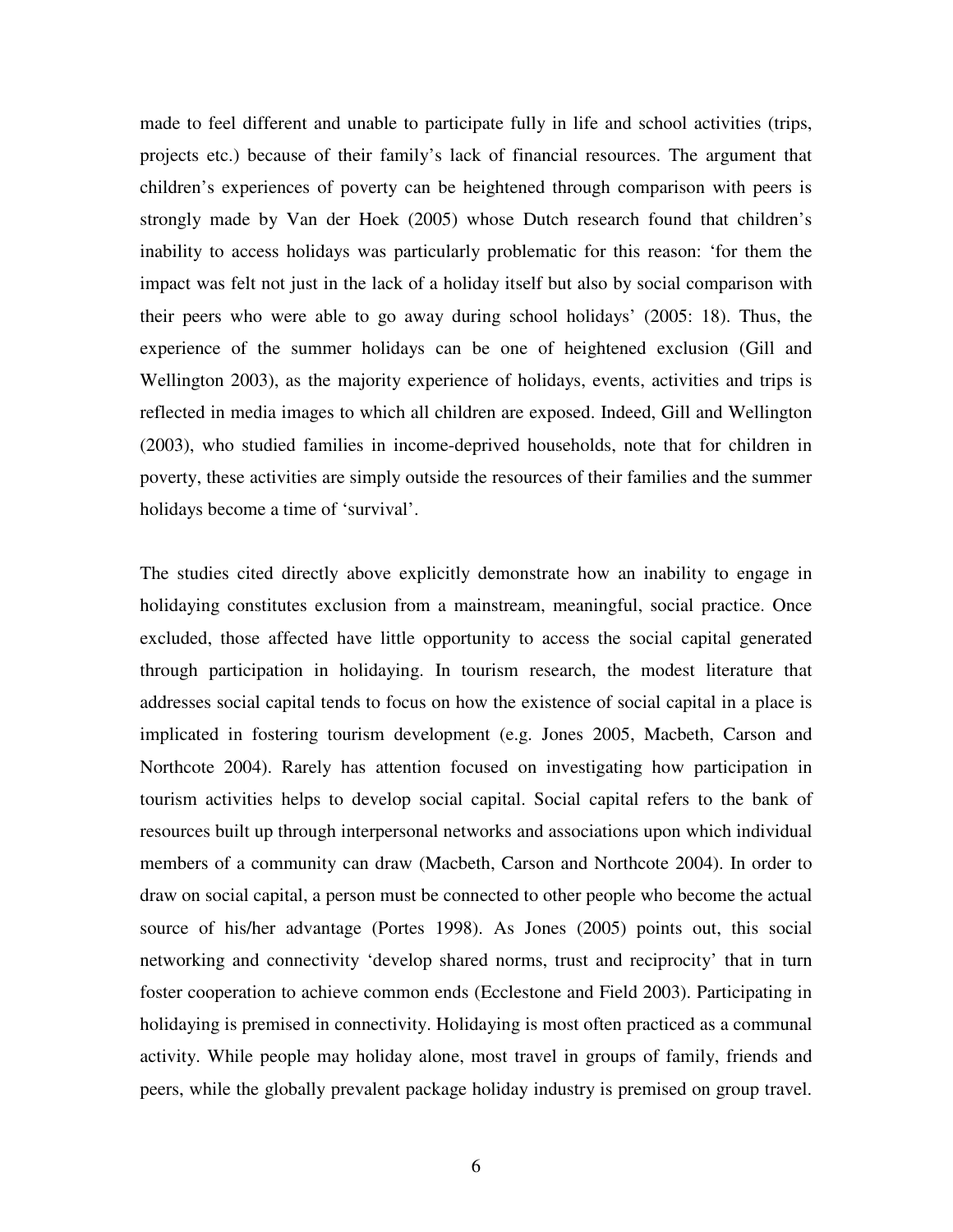Even if holidaying is undertaken as a solo venture, once in a destination, it is a practice that involves multiple and varied social relations. All of these interactions build social inclusion through a variety of interpersonal connections that promote a sharing of norms, experiences and knowledge. Clearly, being a tourist also means interacting with the suppliers of tourism information, products and services, whether they are located in the locale or further afield. These interactions, in turn, help create the confidence and ease that enable subsequent involvement, not only in tourism, but in a range of routine lifestyle activities that require social interaction.

Exactly how practicing holidaying builds up social capital is under-researched in the literature. Corlyon and La Placa (2006), in their study of families, implicitly refer to the value of being able to draw on holidaying experiences when they describe how the actual process of taking a holiday for those with little experience can be difficult and stressful. Others have pointed out that in addition to financial means, certain skills are needed to be able to access a holiday (Shaw and Williams 2002, Seaton, 1992). Elsewhere, Baum (2006), in a study of air travel, suggested that the reduction of purely financial costs does not necessarily facilitate social inclusion and access. However, questions about the sort of social capital that is needed in order to engage in holidaying, and about how forms of social capital emerge through the attendant benefits of holidaying require much further research.

#### **Holidaying and well-being**

Addressing these research deficits can be furthered through the literature on what might be described as 'holidaying and well-being'. A range of tourism researchers have made claims about well-being in respect of a diverse range of study populations. According to Hobson and Dietrich (1994), there is an underlying assumption in modern society that holidays are beneficial in many ways. Generally speaking, holiday-taking is viewed as a mentally and physically healthy pursuit that contributes to human well-being (WTO 1999). Richards (1998) maintains that holidays are important not only because they provide an unbroken period of leisure time but also because the quality of time spent on holiday is different. Holidays offer relief from time and place, the key constraints of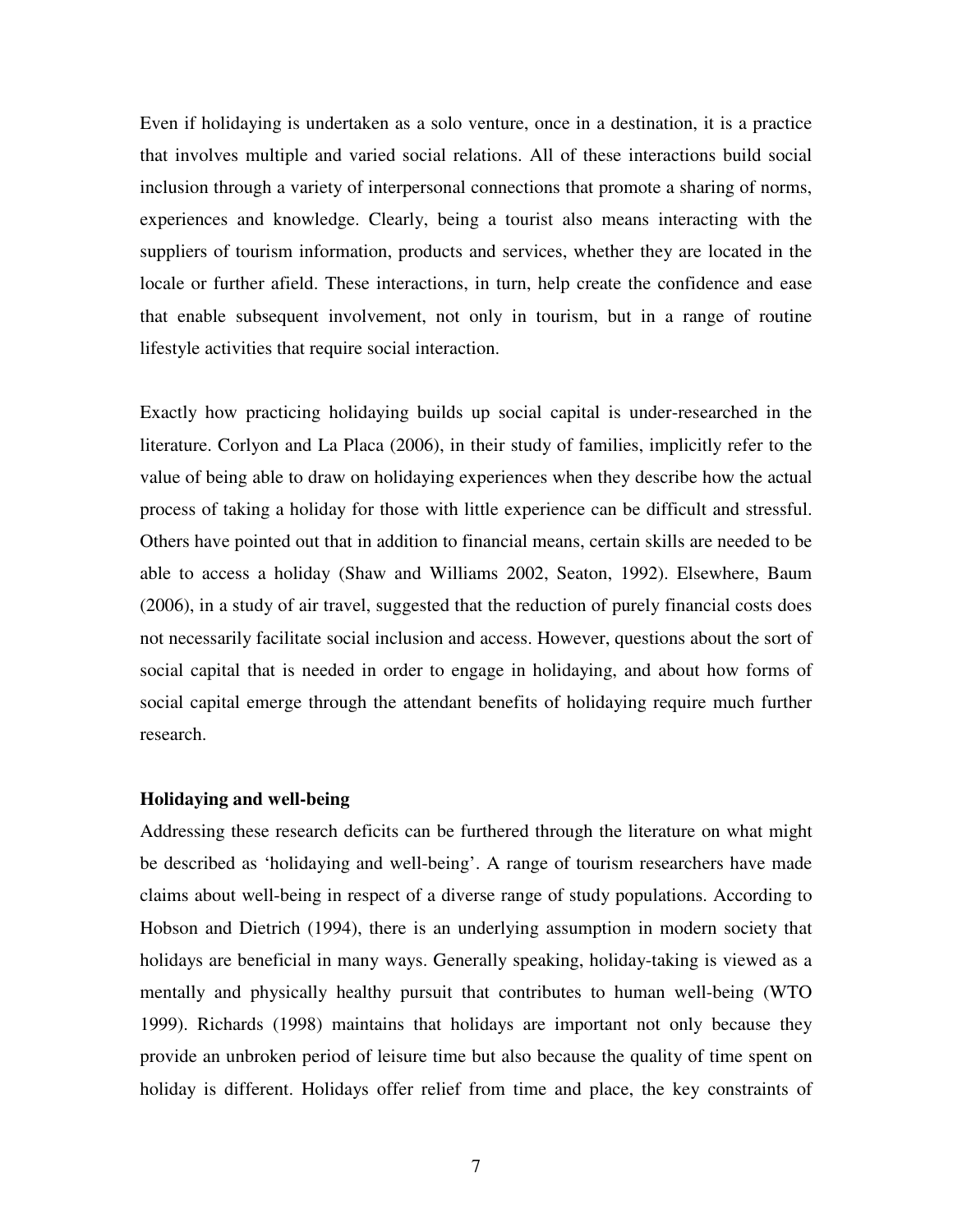everyday life. More recently, Lewis (2001), in her research on young people in care, has summarised the benefits of holidaying as escaping routine, relaxation, strengthening family bonds, social interaction, educational opportunity and self-fulfillment. Gilbert and Abdullah (2002) in their study of holidaying and non-holidaying adults, also argued that holiday-taking is associated with enhanced well-being and life satisfaction.

In a review of the literature, Hughes (1991: 195) claimed that 'holidays can perform real functions that are beneficial to both individuals and society'. Some researchers have speculated that the benefits accruing to the individual and the family can contribute to financial and social benefits for society in general (Corlyon and La Placa 2006, Hazel 2005). Hazel (2005), for example, suggested that improved access to holidays could reduce the pressure on health and social services, citing the Canadian Council on Social Development (1984) which found that holiday participation improved relationships, reduced drug abuse and mitigated against youth crime. Benefits might also reduce the societal burden of children becoming involved in drug abuse or youth crime (Stephenson 2000; ETB 1976, cited in Hazel 2005). Research also suggests that these social and medical benefits are more likely to be felt by the poor and disadvantaged who normally feel more stressed or isolated (ETB 1976). Voysey (2000), meanwhile, argued that increased holiday taking would reduce the burden on health and social care services, lower costs to the economy through sickness, reduce the support and intervention required by social services, enable individuals to make better use of opportunities available to them and strengthen family and community ties.

Yet, relatively little research elaborates these claims, either conceptually or empirically. Hazel (2005) argues that the reason there has been so little research on the benefits of holidaying is precisely because of the broadly accepted assumption that holidaying is good for everyone. Underlying this assumption, however, are a number of issues that require further explanation. An important matter rarely clarified, for instance, is the definition of the word 'holiday'. While Hazel (2005) suggests that 'holiday' is most commonly defined in literature and policy as a recreational break of four or more nights away from home, very often, researchers use the term in a very generic way and without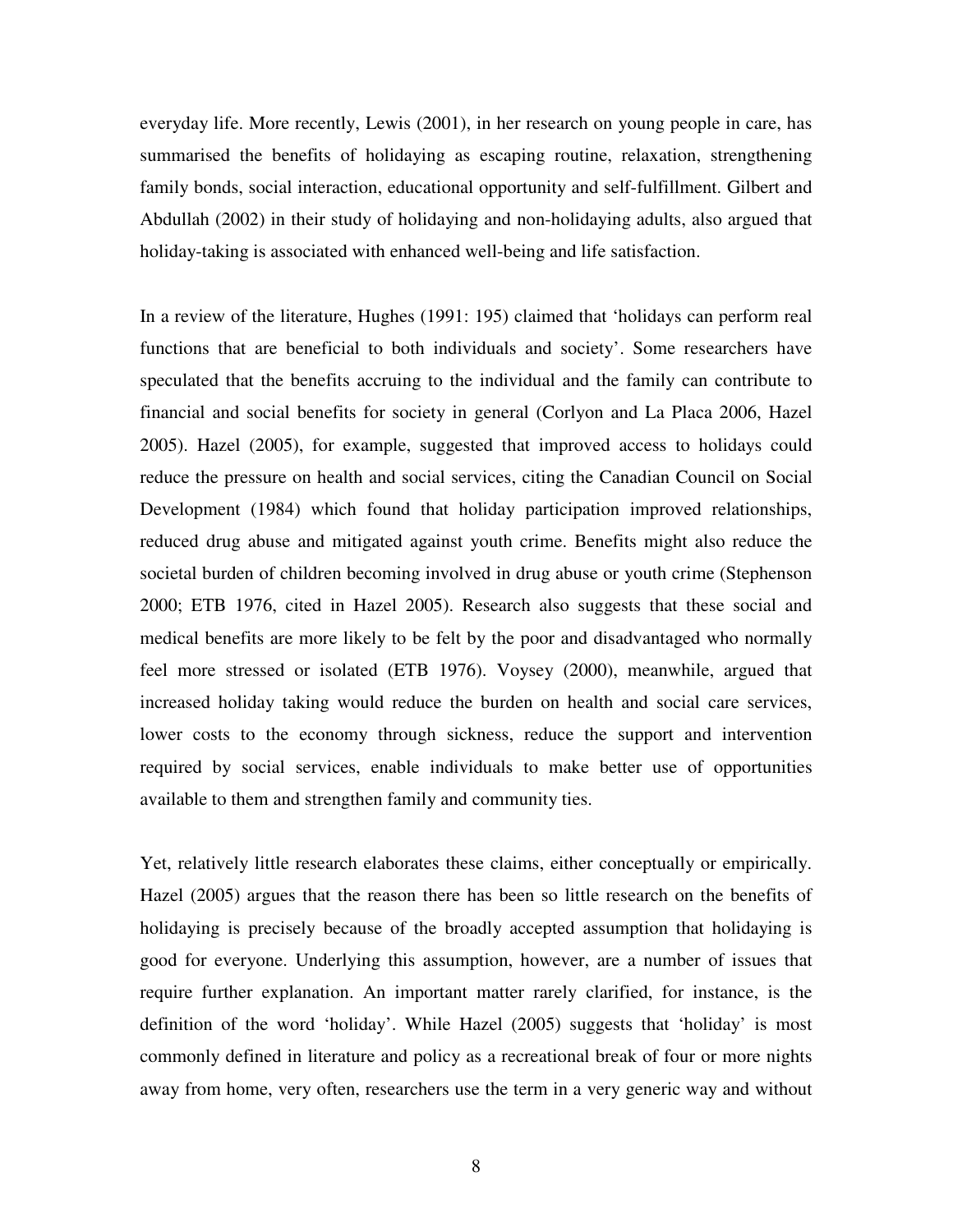consistent reference to defining criteria like duration, location, group composition, etc. This creates a degree of vagueness about the resultant outcomes identified. This critique is important particularly because some of the literature presents evidence to suggest that the benefits of a holiday can extend beyond the time-frame of the holiday itself. The ETB (1976), for example, investigated a program designed to give socially deprived Londoners a holiday and found that anticipation prior to and memories after the holiday were considered to be almost as valuable as the holiday itself. This finding was supported by Gilbert and Abdullah (2002) in their study on the impact of holiday expectation on an individual's sense of well-being*.* Meanwhile Lewis (2001) reported that 67% of carers claimed that a holiday had been of particular benefit to individuals and attributed lasting benefits to young people as a result of the holiday. Brimacombe (2003) similarly asserted that the benefits last longer than the holiday and helped to develop sustainable relationships. Elsewhere, Wigfall (2004), in an evaluation of the Family Holiday Association (FHA) Family Breaks pilot project, concluded that many families experienced longer term positive outcomes. The longer term significance of a holiday was also a theme in Smith and Hughes' (1999) research on disadvantaged families. In much of the above research, however, neither the duration of these benefits nor the relative merits of a one off holiday versus regular holidays are made clear. In other cases, conflicting arguments have been made. Corlyon and La Placa (2006), in their research on families, for example, concluded that benefits are not dependent on the length of the break, positing that day trips are just as beneficial as longer holidays and in some instances, may be a better option. However, this finding is at odds with that of Voysey (2000), who indicated that while GPs felt that the health benefits of a holiday could last some time (a month for a short break, two months for a longer break), there was less consensus among GPs regarding the benefits of day trips. Equally unclear are the relative merits of one-off versus regular holiday taking. Crompton (1979) stated that long term pressure could only be reduced by regular holidaying; however this is another issue that requires further investigation.

#### **Introduction to Irish context**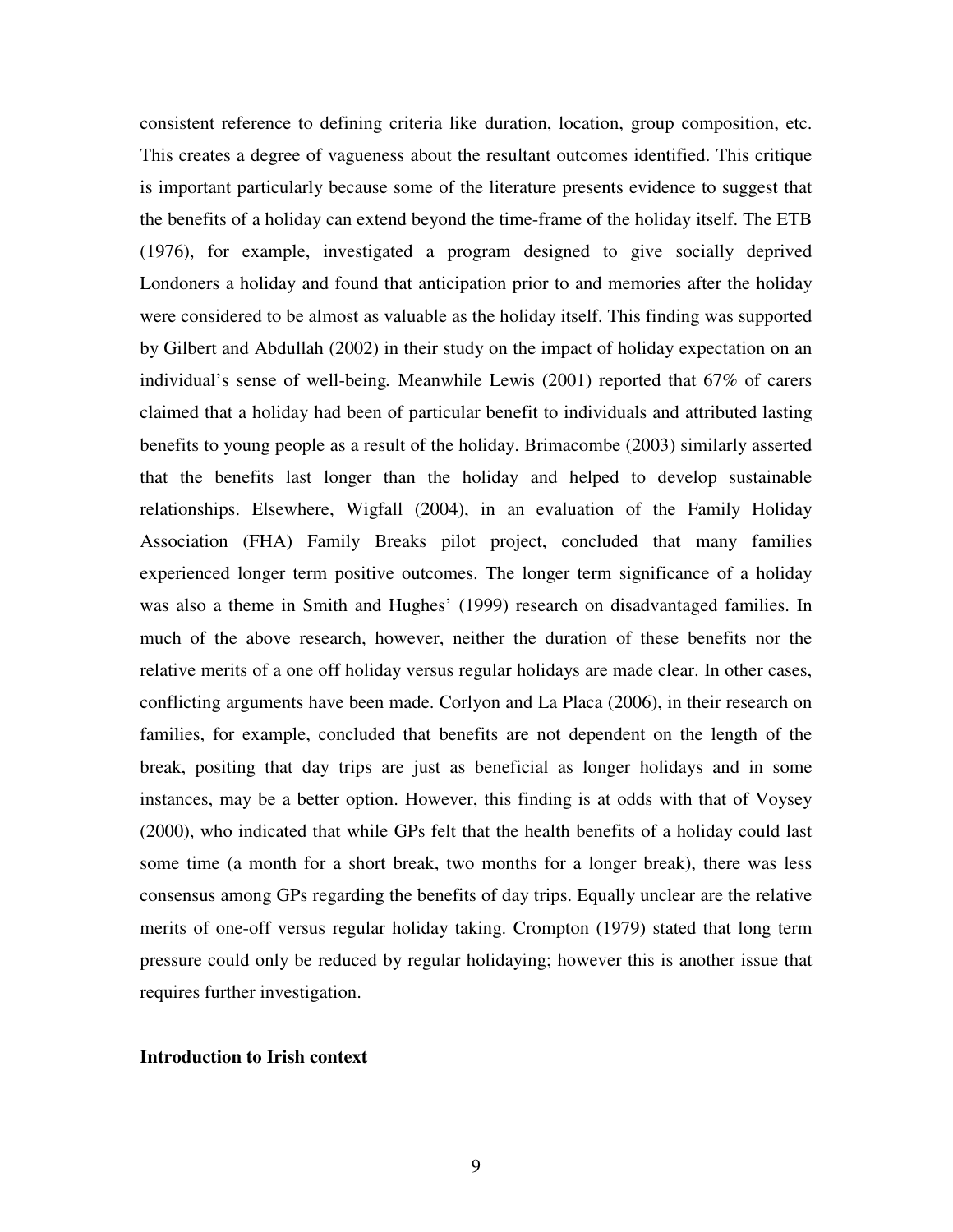Ireland is located on the western periphery of Europe. It is a country that has experienced marked social and economic change in recent decades. While its citizens number just 4.34 million, Ireland now has the fastest growing population in the EU, the country having experienced a sharp reversal in the historically embedded pattern of emigration to a current situation of net immigration. Between the start of the 1990s and the mid 2000s, the Irish economy made dramatic advances. The early 1990s witnessed the beginning of above average annual economic growth rates, a drop in unemployment from 18% in the late 1980s to 4.2% in 2005, and a drop in the Irish debt / GDP ratio from 92% in 1993 to 28% in 2005. Having been a net beneficiary of structural funding especially over the decade 1989 – 1999, Ireland's GDP had risen to 40% above the EU average by 2004. Yet, despite these economic advances, critical commentators argue that Irish society remains unequal (Combat Poverty Agency (CPA) 2000), with sharp differentiation between the vulnerable class and the rest of the population (Whelan et al. 2005). The CPA (2000: 4) pointed to a growing gap between rich and poor, highlighting the damage to society: 'it is unjust and unfair, it leads to poor social cohesion and alienation and it limits choice, diversity and the ability of those on low incomes to participate in society'.

 As might be expected of an economy where average incomes are amongst the highest in the world, holidaying has achieved social normalcy and is now a standard lifestyle practice in Ireland. While historically, Irish residents had one of the lowest propensities to holiday within the EU (Mergoupis, T. and Steuer, M. 2003), the number of trips being taken by Irish people is now rising rapidly, growing from 10.5 million trips (domestic and international) in 2002 to 14.3 million by 2006 (CSO 2007). This notwithstanding, SILC (EU Survey on Income and Living Conditions) data show that 22% of Irish residents did not take an annual holiday in 2006 because of a lack of financial means. In policy terms, the question of unequal access to holiday opportunities has never been addressed. Tourism in Ireland has been viewed entirely through economic lenses. While domestic market development, and the involvement of Irish residents has been a priority for decades, strategic objectives have related to wealth generation, job creation and wealth dispersion as opposed to social rights, social welfare, well-being, health or personal development. Thus, it seems very timely to problematise the socially constructed nature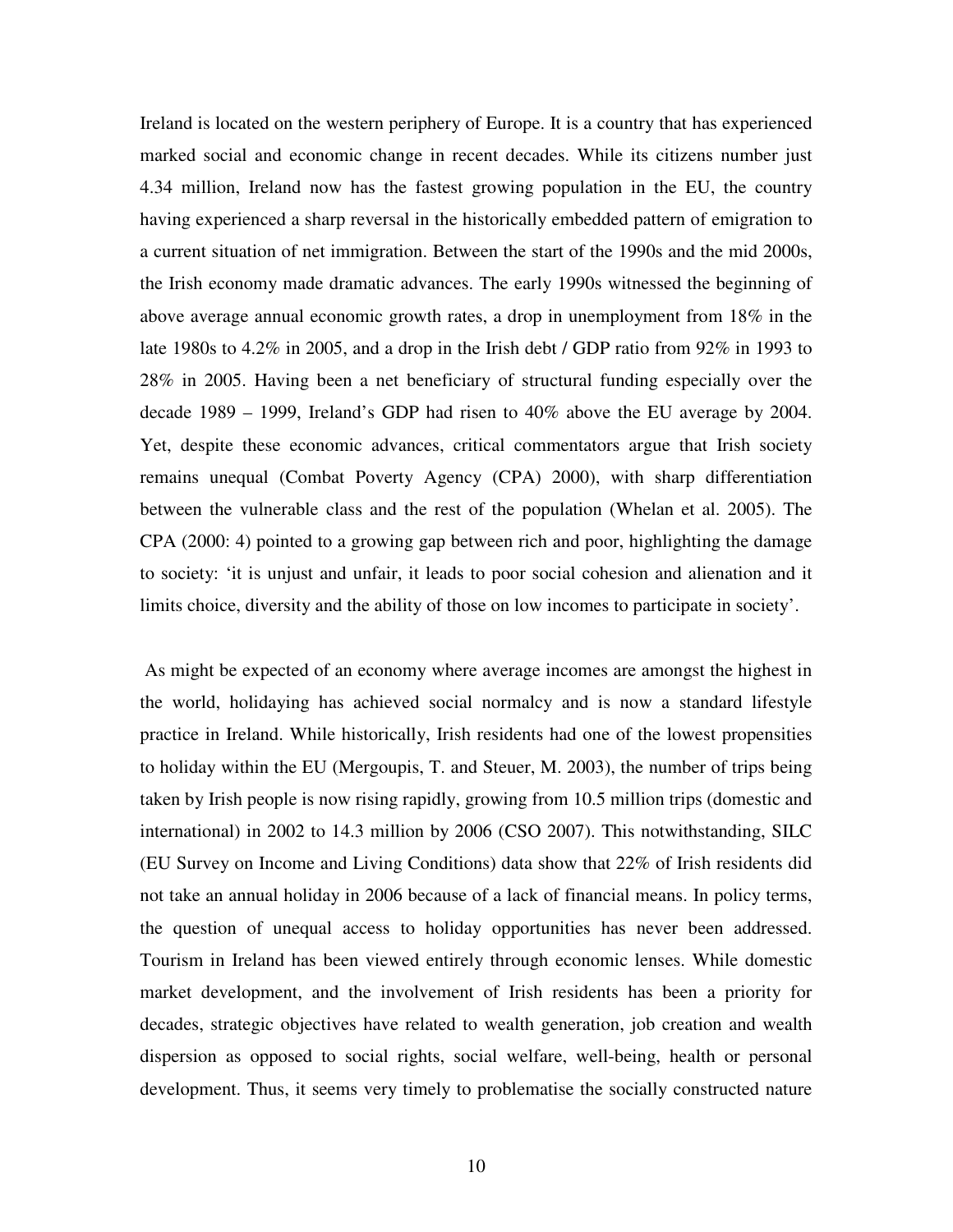of holidaying as a lifestyle practice in the context of growing assumptions about the increasing mobility and multiple-annual holidaying practices of Irish people in popular discourse.

#### **Study Methods**

As already discussed in an earlier part of the paper, much of the literature on the benefits of holidaying treats the 'holiday' concept very generically. The research reviewed earlier dealt with different population groups (e.g. general populations, families or children living in disadvantaged circumstances, children in care) and with different holiday types (e.g. unspecified, family groups, youth groups). The research reported here studied a group of families experiencing social exclusion in Dublin city. Children from these families were given the opportunity to participate in holidays organized by three nongovernmental organisations (NGOs) working to alleviate poverty and combat social exclusion in Dublin city. The holidays were structured, child-only, child-centred holidays based in Irish holiday centres in the case of two NGOs and international destinations in the case of the third. This makes the type of holiday under study here very particular in nature. It involves only children, organized into specific age groupings (7 years–11 years; 13–15 years; and 7–16 years respectively) being taken on holiday by NGOs that operate in *locus parentis* for the 7 days ( in the case of the youngest age group), and 5 days (in the case of the two older groups) that the holidays lasted. Accordingly, the benefits of holidaying identified in the study are intended to relate to this specific context. While this model of holidaying is very specific, it is far from unique in Ireland, being widespread across a wide variety of school, youth club, sporting organisations and other groups such as the Scouts. A key defining trait here is that the children are selected by NGO personnel on the basis of their disadvantaged material conditions. Selection happens at the local level, with decisions taken by NGO personnel familiar with cohorts of families in specific residential areas. The logic of devising child-only holidays relates to the belief that the children who are offered holidays can benefit from being temporarily removed from the difficulties, stresses and constraints of their normal home environments. Two of the organisations, the Sunshine Fund and Teenhols, are offshoots of a much larger NGO which provides holidays to a range of groups including families, mothers and older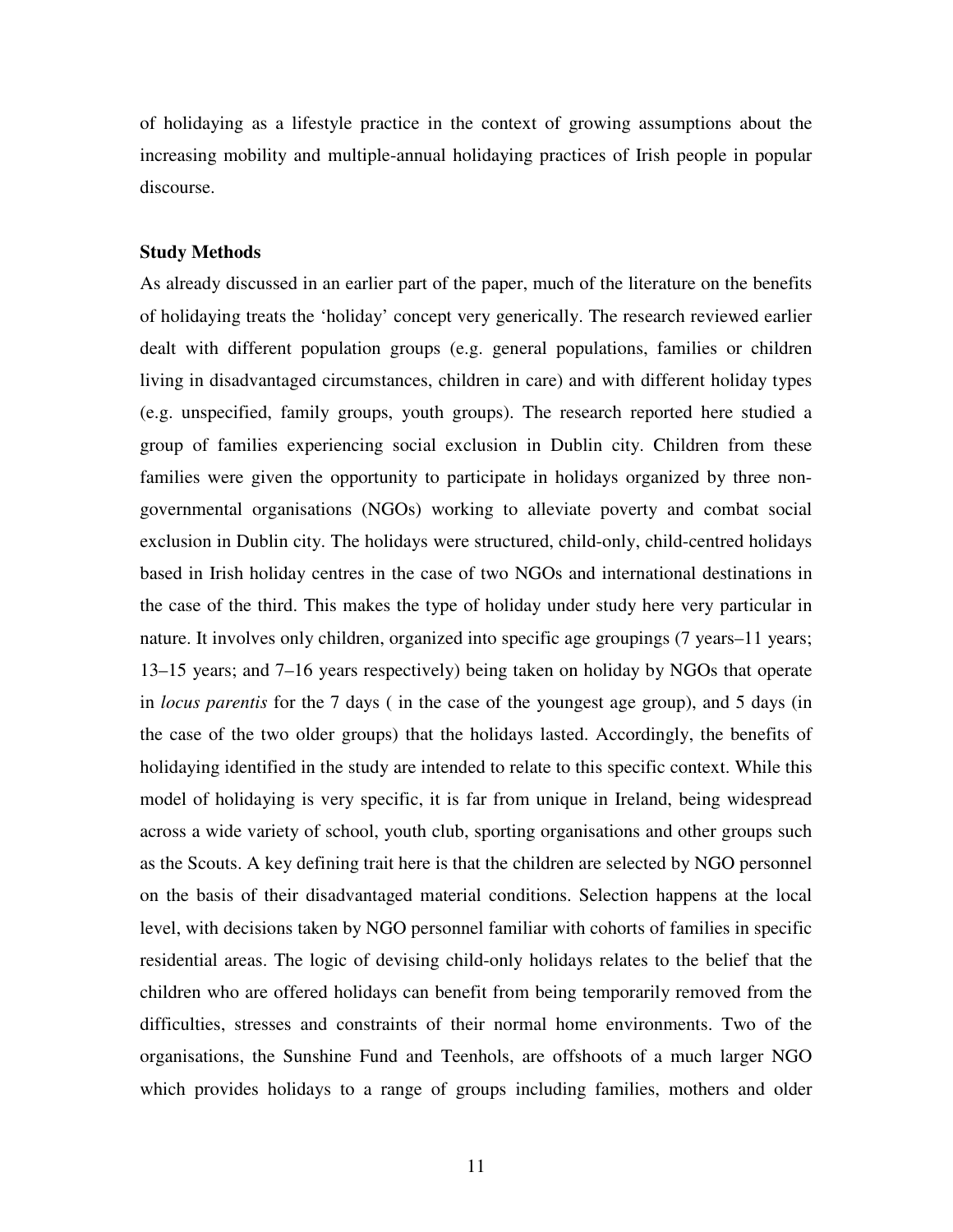people. The workings of each of the three NGOs, the Sunshine Fund, Teenhols and Darndale New Life Centre are informed by policy and practice priorities that extend well beyond the delivery of holiday services. All stem from broader organizational remits to combat poverty and material disadvantage and to promote social inclusion. All of the NGOs have long-standing track records with the Sunshine Fund, in particular, being in existence for over 80 years.

The primary research employed a number of qualitative techniques to examine the benefits that children, and by extension their families, derived from participation in these holidays. The field work was conducted between June and September 2006 and participants were drawn from a cross-section of disadvantaged areas spread across inner city and suburban Dublin. A multi-stage approach to data collection began with a series of in-depth interviews with key informants involved in policy and practice in a variety of social, community and child-related domains. A number of pre-holiday focus groups involving 75 children and 35 guardians (representing 35 families) was designed to generate discussions around experiences of routine summer living in the participants' home place; the way the holidays were organised; the motivations/anticipation and preparations for going on holidays; prior holiday experiences; the impending holiday experience; and the differences between life on holiday and life at home. These were then followed by semi-structured individual interviews with 27 children and 16 guardians (representing 16 families) held within a two-month period following the holidays. Interview discussions closely followed the focus group themes with an additional emphasis on holiday experiences and post-holiday views and attitudes. The latter group consisted of a cross-section of participants selected on the basis of home location, household composition, income (social welfare/salary), gender and age. In addition, photographs and drawings produced by the children during the holidays (using material supplied by the researchers) proved effective in stimulating discussions and prompting children to recall holiday memories during the post-holiday interviews.

Throughout the research, due regard was given to child protection and ethical issues pertaining to conducting research with vulnerable groups. Data collection methods were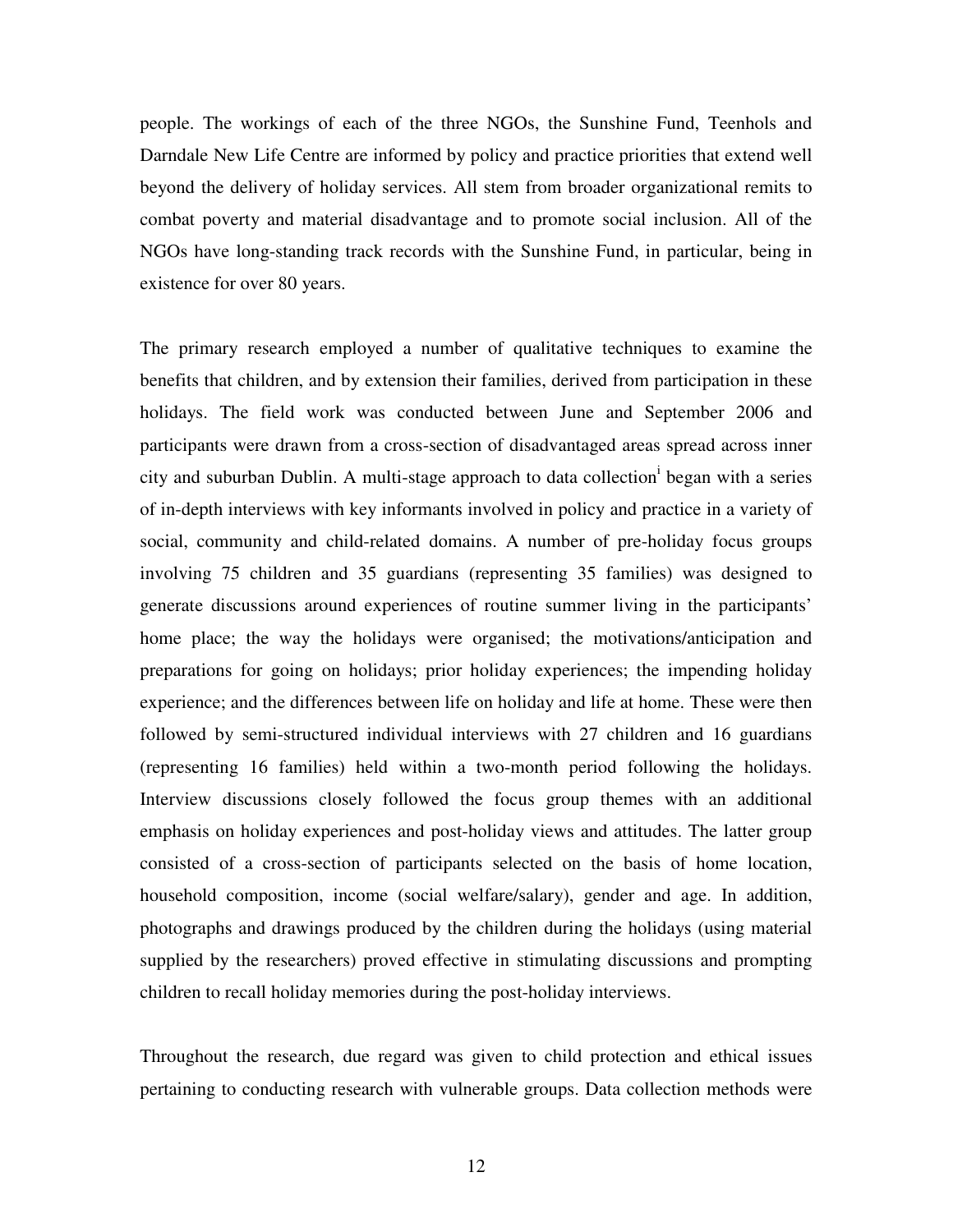in line with the codes of child care practice of collaborating NGOs. At the outset, the NGOs wrote to families explaining that a research project was in process and seeking interested participants. Those guardians who responded positively were invited to participate in the study and asked to sign consent forms permitting the researchers to talk to their children. Communicating with children, particularly with children experiencing disadvantage, is problematic because there can be learning difficulties, behavioural problems and trust issues involved. All of these became apparent in the course of the fieldwork. At all times, the researchers were conscious of the need to employ language, actions and a demeanour that was child appropriate, and also to avoid pre-labeling children as 'disadvantaged'. Every effort was made to focus discussions on the holiday experience, without highlighting the relative disadvantages which were a reality of their lives or influencing the children's perceptions of their lives.

#### **The benefits experienced**

The study's central research question was how access to an annual holiday can contribute to quality of life and help combat social exclusion for children, and the families of children, experiencing social exclusion. This section begins by giving some insights into the quality of life being experienced by the study participants in their home places. It then moves to identify and discuss the short-term benefits associated with holidaying both for the children themselves and for their families. Finally, it goes on to detail some of the longer-term benefits.

#### *Summer-time living at home*

The study was largely concerned with summer-time living, a time which Gill and Wellington, (2003) described as being one of survival and of heightened exclusion. An early finding was that children and their guardians tended to speak negatively about their home environments. Boredom was a universal theme and the children's daily summer lives tended to be highly unstructured with daily routines that contained little variety or order. Children and guardians were at one in considering their home environments to offer few facilities and few opportunities to engage in structured recreational activities. Children explained how: *'You don't do anything here, just sit around all day, that's all …*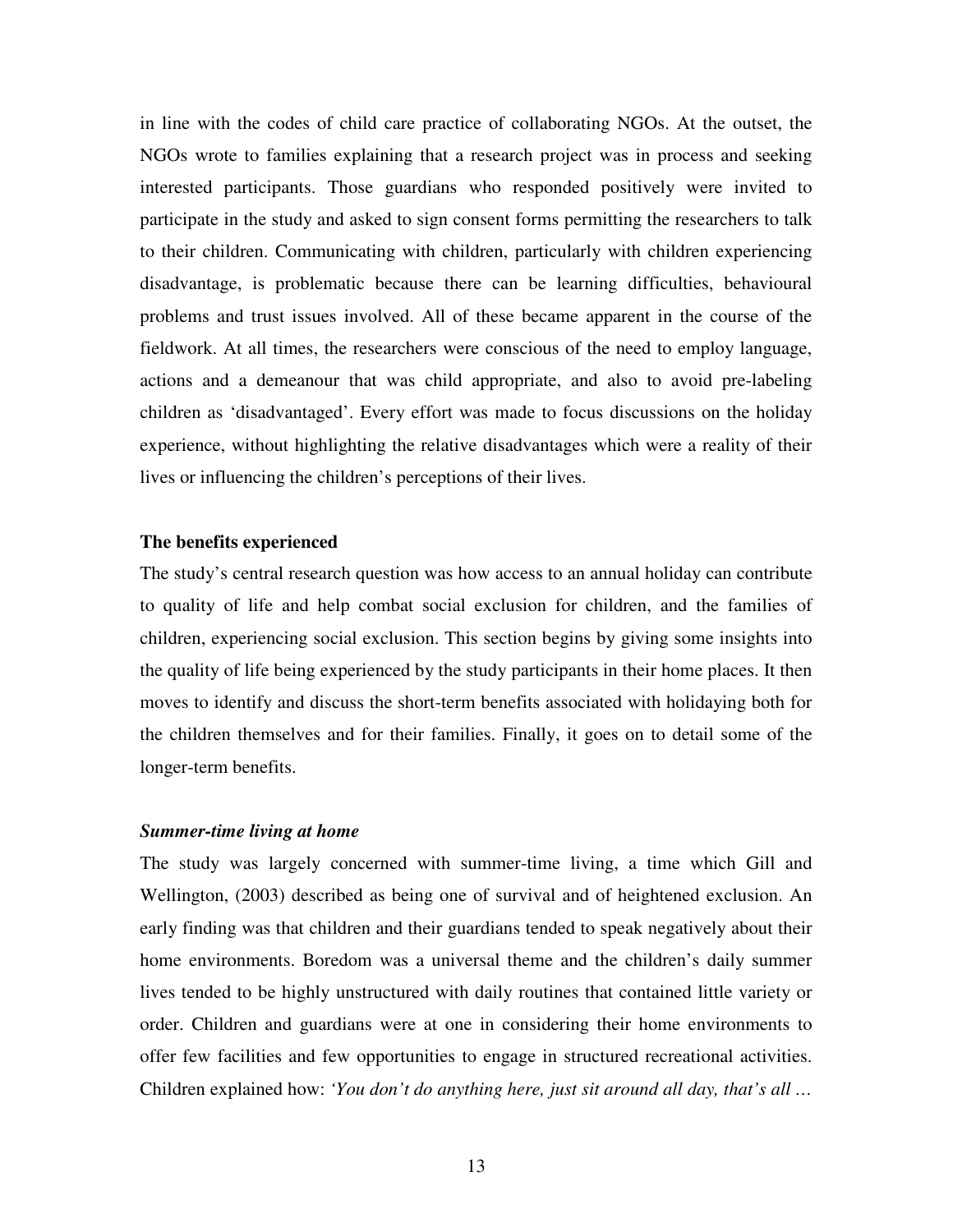*you're real bored and all, you've nothing else to do'* (teenage girl) and said how they love:

 *'to get out of here … yeah, because we've nothing, nothing at all to do around here … you'd sit around and you'd get real fat from just sitting around here because you're going up to MacDonalds every day, that's what I do be like'* (teenage girl).

Many of the routines and supports that structure families' lives during the school term are missing in summer-time and this creates a marked void. Missing too are many extracurricular activities that run throughout term time but cease during the school holidays. In consequence, during the day-time, the children studied tended to engage in passive, indoor activities like watching television and playing on their play-stations. They played football a lot and simply 'hung around' inside their homes and out on the streets with their friends. Some children were out at night-time as well. As one young boy explained:

*'yeah, in the day it's crap, at night it's good. People do be out all hours, and like we do be having a game of football or something 'til 4am. Sometimes at the weekend, eh like there would be fights and all, gangs and … but the odd robbed car now is good' (laughing)* (young boy).

Violence, conflict and aggression of varying scales were prevailing characteristics of the home environment. Without exception, children across the six study areas were exposed to such socially deviant practices as alcoholism, violence and bullying, drug taking and drug dealing, criminality of various kinds including stealing cars, burning cars and joyriding. These practices varied in their prevalence between areas, but some combination was evident in all. Sometimes these practices were so embedded as to be the norm and children and guardians seemed not to perceive them as risk factors. A further striking finding concerned the extent to which the children's geographical worlds were very limited. They tended to move out of their home environments only infrequently and their experience of other parts of Dublin, much less other parts of Ireland, was very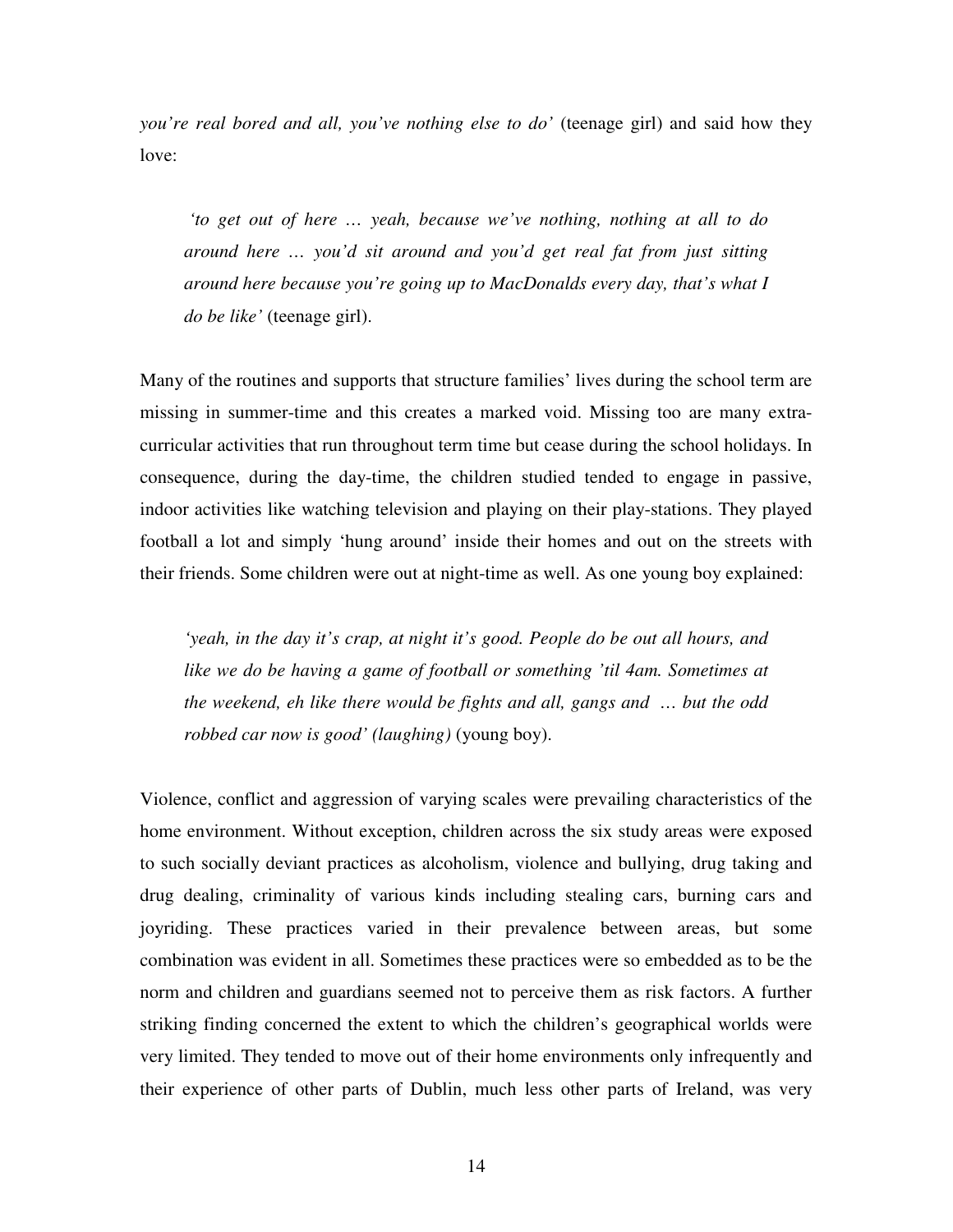modest. Even within their home place, which might have constituted a large sprawling housing estate, or a series of houses in rows, their association was with one street, one square, or one cul-de-sac, as opposed to the area in its entirety. Equally, their social worlds were very limited. There was a marked interaction with members of the extended family, many of whom lived in relative proximity to the families studied. However, beyond playing with their relatives, children seemed to play consistently with the children who lived in their immediate vicinity all the time. The children's limited spatial worlds contrasted sharply with their virtual connectivity to other places. Many of the older children interviewed had multiple communication tools in the form of ipods, access to internet chat rooms, Bebo, televisions, play-stations and mobile phones. The prevalence of such sophisticated material possessions belies the disadvantaged conditions that can characterize these children's lives. As one key informant explained:

*'some (children in the area) are in terrible circumstances. There is still a lot of poverty around. In the past, you know, specifically economic poverty, there was a shortage of money. Now there is a certain amount of that, but it's really the whole family structure has broken down, so that youngsters are in awful circumstances really'*.

#### *The temporary relief of going on holidays*

In the context of the foregoing, it is not surprising that the ability to get a temporary release from the routine home environment was unreservedly prized. Quite simply, going on holidays functioned as a relief. Children liked getting away for a while. As one young boy explained: *'ah, I thought it was good. Getting out of \*\*\* for a while ... something else to do for a change on the summer holidays'*. Negative conditions prevailing within the home environments created a series of push factors, encouraging the children to leave. This finding echoes existing research like that of Haukeland (1990) who highlighted the strong influence of push factors. These factors were largely rooted in core problems: *'because there's too much drugs and all around it, everybody, just too much trouble and all there is around'* (young boy*)*; *'all the drugs, there's too much on the street'* (young girl); because it means getting *'a bit of peace from everybody … the area, I don't like my area, don't like it, fights every night and everything, you can't get proper*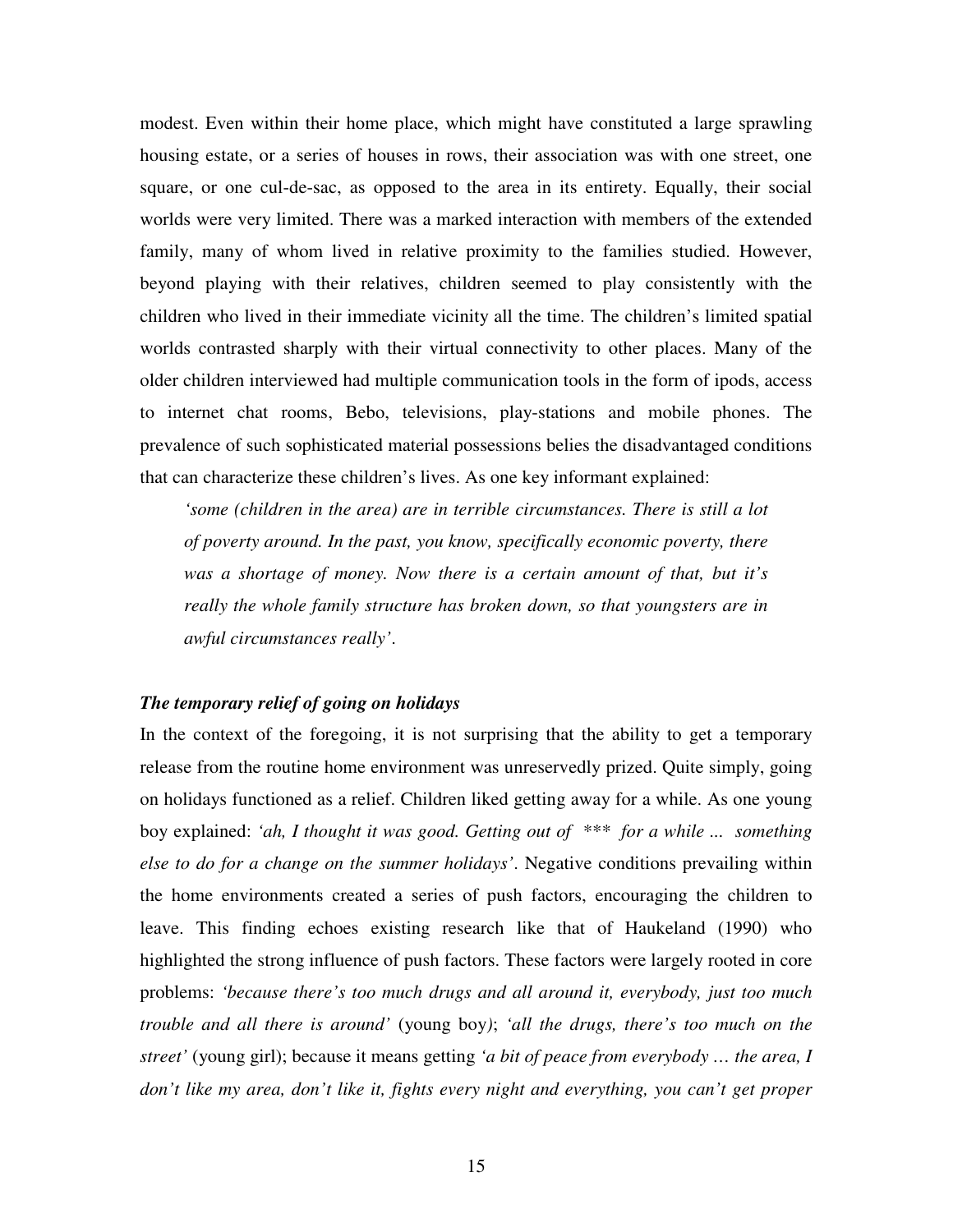*sleep, fights on the street and the train station and the trains go by and they rattle the house and all like that, love to just move away'* (teenage boy). For guardians too, the need to give their children a break was widely acknowledged: *'get them off the road'* … '*get away from the flats'* ... *'anything is better than these flats'* … '*it got them out of this area, that's important'.*

For the children, life on holiday was clearly different from life at home. While being at home in summer-time meant passing a great deal of time in unstructured and unvaried ways, holidays were action-packed, activity-filled and highly structured. This created a strong pull factor, strongly motivating the children to want to holiday. A recurring theme was that, on holidays, *'everything is different from home'*. For one young girl *'it's a lot different from home and you get to make new friends … they have plenty more things to do and you get to go to the beach everyday'*. Another young girl said, *'I would go every week … because it's very good down there. You would rather live down there than live up in these flats'*; her elder brother concurred, adding, *'I wish we lived down near Balbriggan'* . In a later stage in the interview, when asked whether they would like to go on a Sunshine Holidayii again, the same siblings responded: Brother: '*Yeah, I want to go next year and the year after as well'*; Sister: *'I want to go for my whole life'.*

Unlike the wider home environment, which several guardians described as being out of control, with neighboring children acting without parental supervision and criminal activities like car theft, joy riding, drug dealing and drug use prevalent, the holiday environment was highly regulated. Children were well cared for and fed at regular intervals. While many of the children disliked the routine of having to get up early in the morning, in general they seemed to accept the other structures imposed. The importance of routine and structures was alluded to by several key informants who spoke about how children:

*'enjoy structure … and it's good for them, you know, just being on time and getting teams together … They got to go to the shops, they had a certain length of time ... and then they were back. They could have their mobile*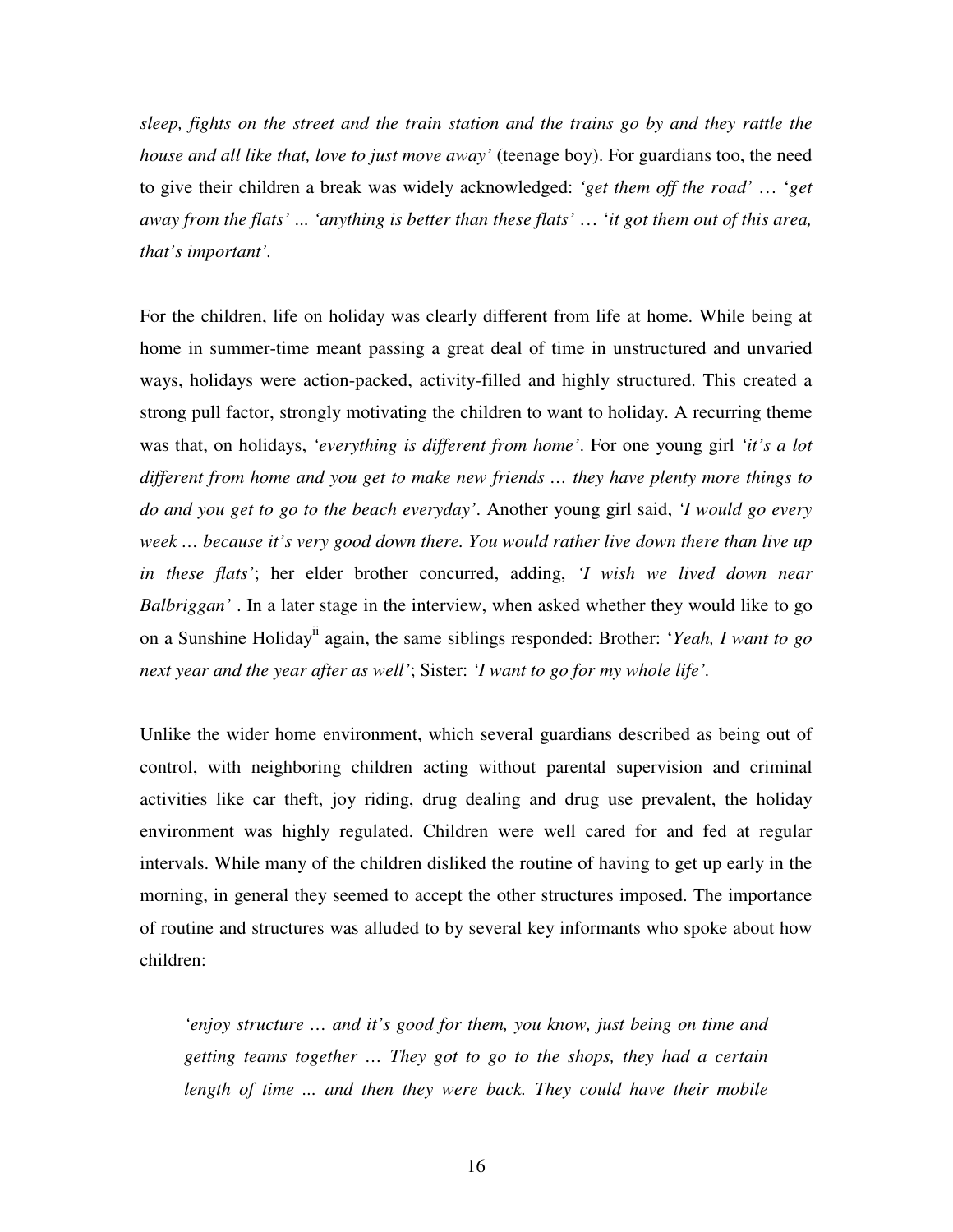*phones in the evenings to send a few texts but then they were taken back off them again'* (social worker).

#### *The fun of it all: a time for children to be children*

A key element of difference created by the holiday lay in the fun provided. The preholiday interviews with children identified the tremendous sense of anticipation with which children await the arrival of the letter announcing that they have a place on the holiday and again as they await their departure date. This echoes existing research findings such as those of Gilbert and Abdullah (2002) who wrote about the importance of anticipation. One guardian explained how: '*there does be great excitement. They do wait on their card in the letter box and then they're running up the road, running down the road telling one another they got the card'* (the 'card' contained the confirmation that they had secured a holiday place). All but one of the children interviewed/surveyed postholiday claimed to have had thoroughly enjoyed the experience and there was a great deal of consistency in what was reported as being enjoyable. The provision of diverse and varied activities was enormously popular. For the older children these included abseiling, rock climbing, canoeing, horse-riding, sight-seeing and eating out. Most of these activities were rarely if ever available outside of the holiday context. For the younger ones it meant going to the beach, to playgrounds and activity centres, crab hunting and sports tournaments. These activities facilitated simple opportunities for free play and fun, opportunities that some of these children have all too infrequently.

A key argument made here is that the ability to have fun, in effect, to be a child, is an important contributor to a child's sense of well-being. The holidays were structured so as to create the conditions where children could be children. In essence, the organizers provided a series of structures and supports that consistently met children needs. Daily routines were established. The children had set bed-times that were adhered to, and set times for getting up; meals and snacks were provided at the same time every day, clearly explained rules were established and operationalised around expected behaviour, and children who could not keep those rules experienced penalties that could (and did for a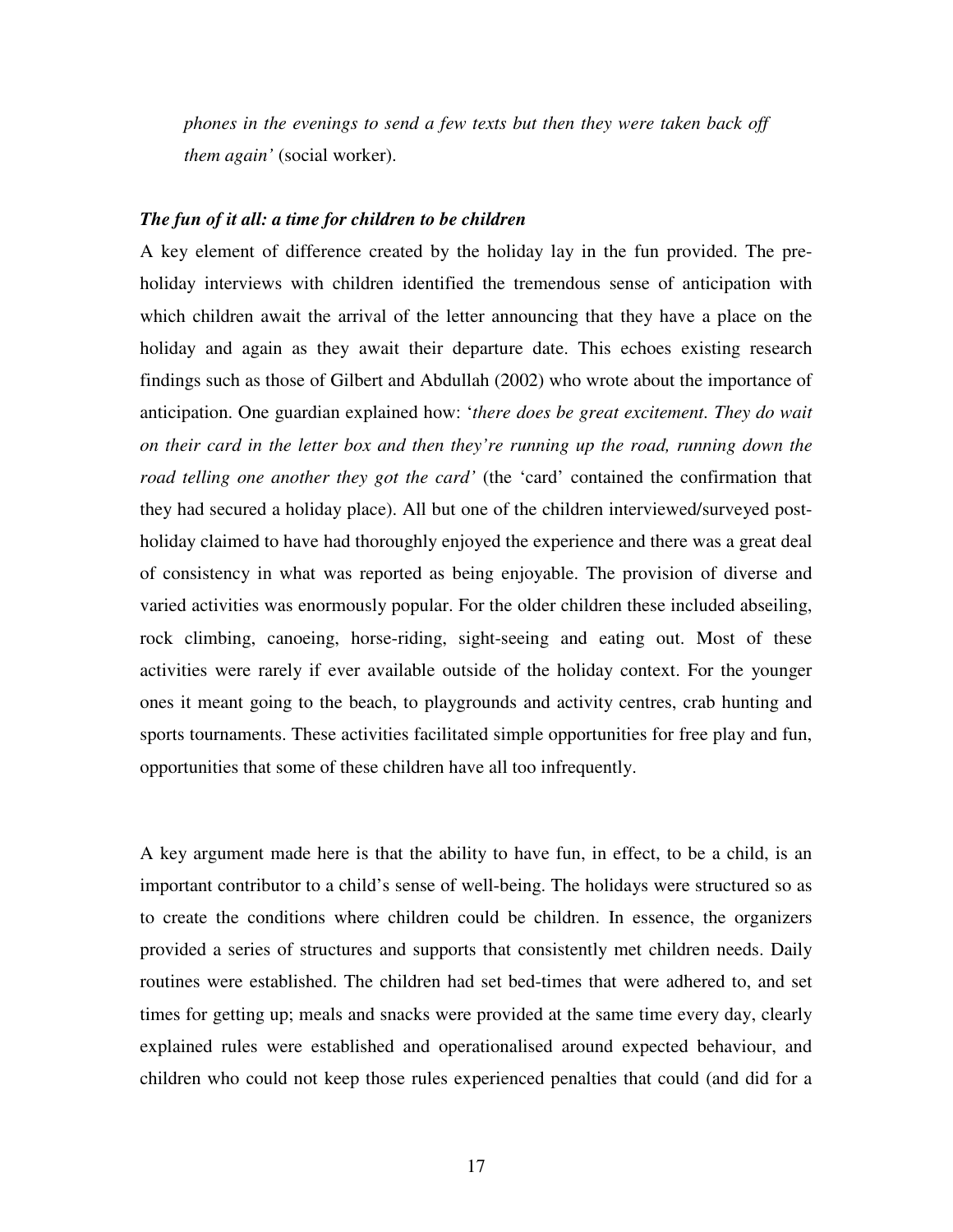small minority) culminate in being sent home. An important dimension of this routine was that children knew that these supports were in place. They could rely on, and relax in, the knowledge that there was a consistent delivery of e.g. rest periods, meals and standards of behaviour. The mere fact that the children were given 'time targets' which they themselves could realistically meet created a sense of purpose, control and indeed achievement for the children. It also created a great deal of pleasure: holiday time, as deliberately constructed by the holiday organisers, was infinitely preferable to routine home time, where for many, summer days stretched out interminably without purpose, and were marked by 'hanging around' and boredom.

The data revealed the extent to which some of these children are routinely asked to assume responsibility beyond their years. Some act as carers of siblings, others worry about the welfare of their guardian, while others live with adult carers who are not always able to adequately attend to their needs. Some guardians acknowledged this, with one mother reporting how her son got upset going on the bus (to go on holiday): '*he was worried about me because his father was there so automatically he was sort of* "*ma, are you alright?", you know, he sort of tries to protect me even though he is only 11'.* Several others explained how the older children are expected to look out for the younger ones while outside the home: *'the little young fellow out playing and he (older brother) always watches him'* (mother). Some children were able to articulate what for them was a welcome change, and explained that going on holiday meant they could: *'Get away from your ma, from cleaning up'* (young girl), *'get a day without me nephew and niece'* (teenage girl), and didn't have *'to mind your little brother or your little sister'* (young girl). Much of this was reinforced in the key informant interviews who frequently argued that the children in question are often forced to assume adult roles and take on a great deal at very young ages. When asked for her views on the benefits of one of the holidays being studied, a social worker who also acted as a holiday leader responded:

*'that they get to go and be children for a week, they don't have those outside pressures, they don't have to worry about getting somebody else up for school in the morning, they don't have to worry about what their parents are*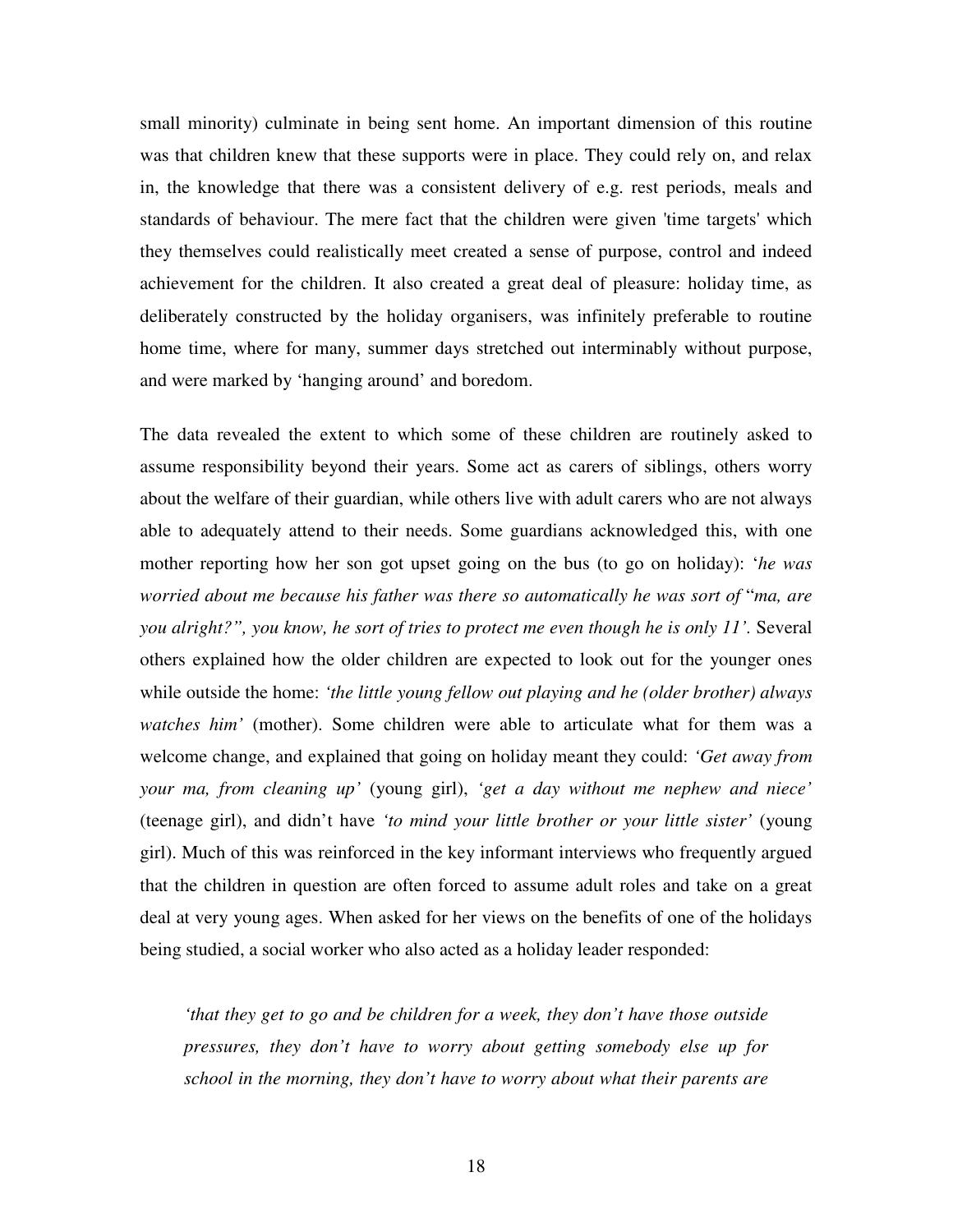*or aren't doing. I suppose that they get a break from what are often really difficult home environments'.* 

Another related finding, one that pertained particularly to young males, was that the holiday environment relieved young people of the pressures that they can routinely face to act out particular roles. One key informant, a Sunshine Fund volunteer, spoke of how the holiday context, by stimulating the children with age- and socially-appropriate activities and challenges, enables young boys to be themselves and curtails routinely felt pressures to live up to the image of being a 'hard man'. This suggestion was echoed by a community worker: '*lads, they have to be tough and rough maybe to survive with certain sections here, but when they go away (on holidays) that all dissipates, they relax … as the time is going on they're just becoming so relaxed in themselves'*.

### *Broadening social horizons*

As previously mentioned, the children studied have limited social worlds. They tend to have little exposure to different people and so to different lifestyles. The importance of *'making new friends'* emerged strongly in the pre-holiday interviews with children who had already been on a holiday with one of the NGOs. They spoke of looking forward to making new friends and of hoping to re-connect with friends already made on previous holidays. It was also one of the strongest themes to emerge in the post-holiday questionnaires and interviews, with the vast majority of children citing *'making friends'* as being one of the holiday's most enjoyable aspects. For several older children, an important outcome of the holiday was obtaining mobile phone numbers of fellow holiday-makers and keeping in contact through texting and meeting up post-holiday. In the words of one teenage girl *'(I) made loads of new friends, we made friends with everyone down there … I got all their numbers and we're meeting up Saturday in town'* .

It is significant to note that often the new friends encountered on holiday actually lived in relative proximity to each other, sometimes only a few kilometres away, yet it was only through the intervention of the holiday that children managed to attain this modest broadening of their social worlds. This is true even of children living in the same estate,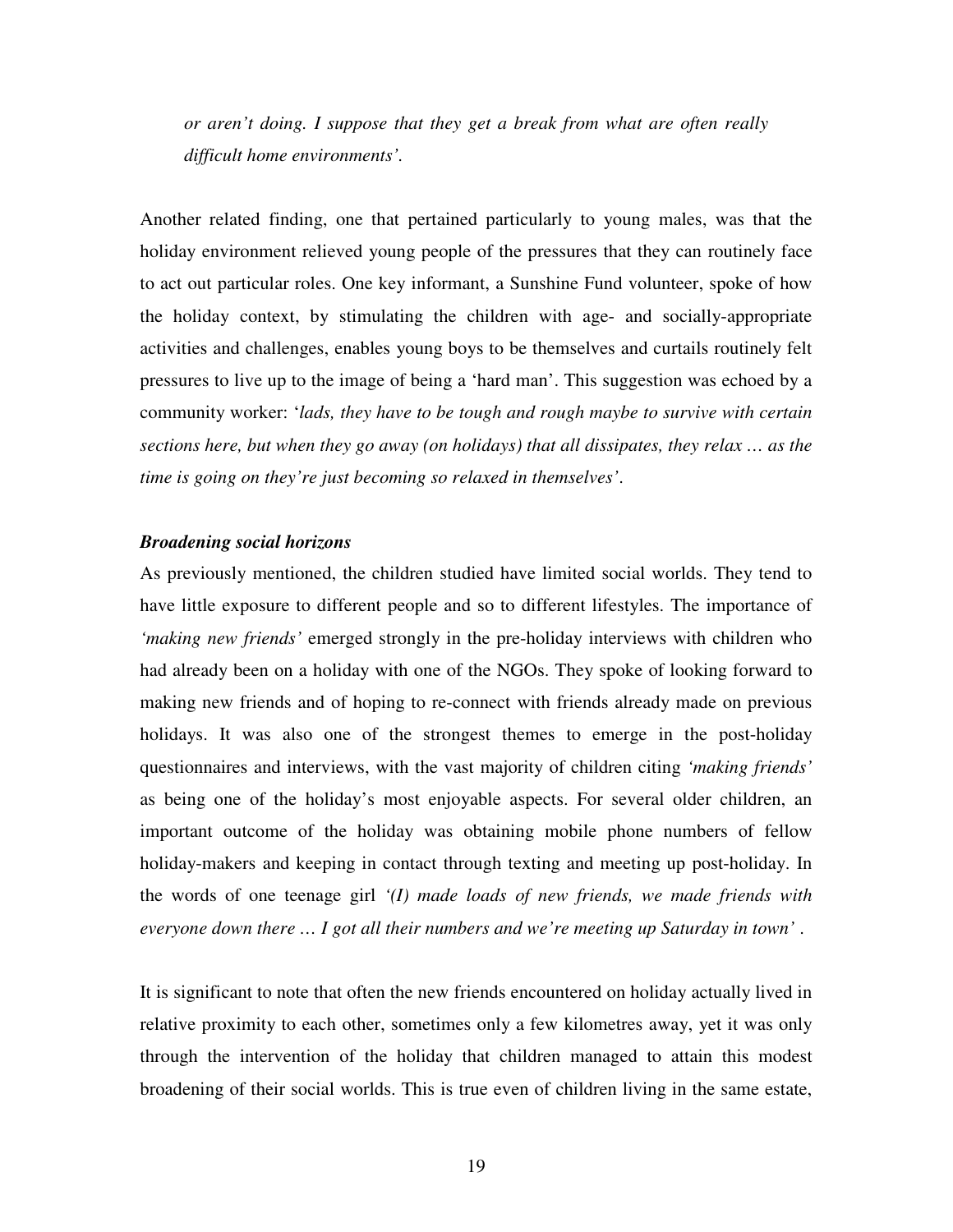who did not know each other very well before a holiday. One key informant, a holiday leader, reported how a number of children who developed friendships on holidays from being placed together in joint accommodation, or in groups for trips, maintained these friendships long after the holiday. Thus, the social interactions and inclusion fostered on holiday extended beyond the period of the holiday itself. Inclusion was further maintained through the shared reported of experiences that followed on from the practice of holidaying. Ridge (2000) and Van de Hoek (2005) have discussed how participating in holidaying functions as an important social statement. This was borne out here in the words of one boy (teenager), for whom going on holiday meant *'so you can tell them about it … normally we would just be sitting there ... yeah, you want to be saying ah I did this …*' Accessing a holiday means being able to join in on the shared reporting of summer holiday activities that marks the return to school and the resumption of term-time activities. This ability to talk about having had a holiday may be as important as actually having had one.

# *Building self-esteem*

The difficulties that children living in disadvantaged circumstances experience in terms of developing self-esteem and defining appropriate roles for themselves are well documented (Prelow, Weaver and Swenson 2006). In this study these difficulties, including prevalent bullying, were described consistently by key informants and guardians. In addition, some children were already well aware that they faced an uphill struggle in gaining affirmation from significant others. One young teenage boy explained his status in school: *'I should have got put into A4 but I got put into A2, that's the dumb class in my school and I can't get changed now … we're all dumb in my class'.* In this context, a significant finding of the study was the important role that the holidays play in affirming self-worth and developing self-esteem. In general, the holidays provided a very positive environment for the children to test their abilities without fear of being humiliated. A marked emphasis was placed on praising children, acknowledging and rewarding effort and encouraging children to challenge themselves. It was clear that this atmosphere of 'positive expectations' impacts well on how children view themselves and this was reinforced by the equally positive emphasis on the importance of taking part as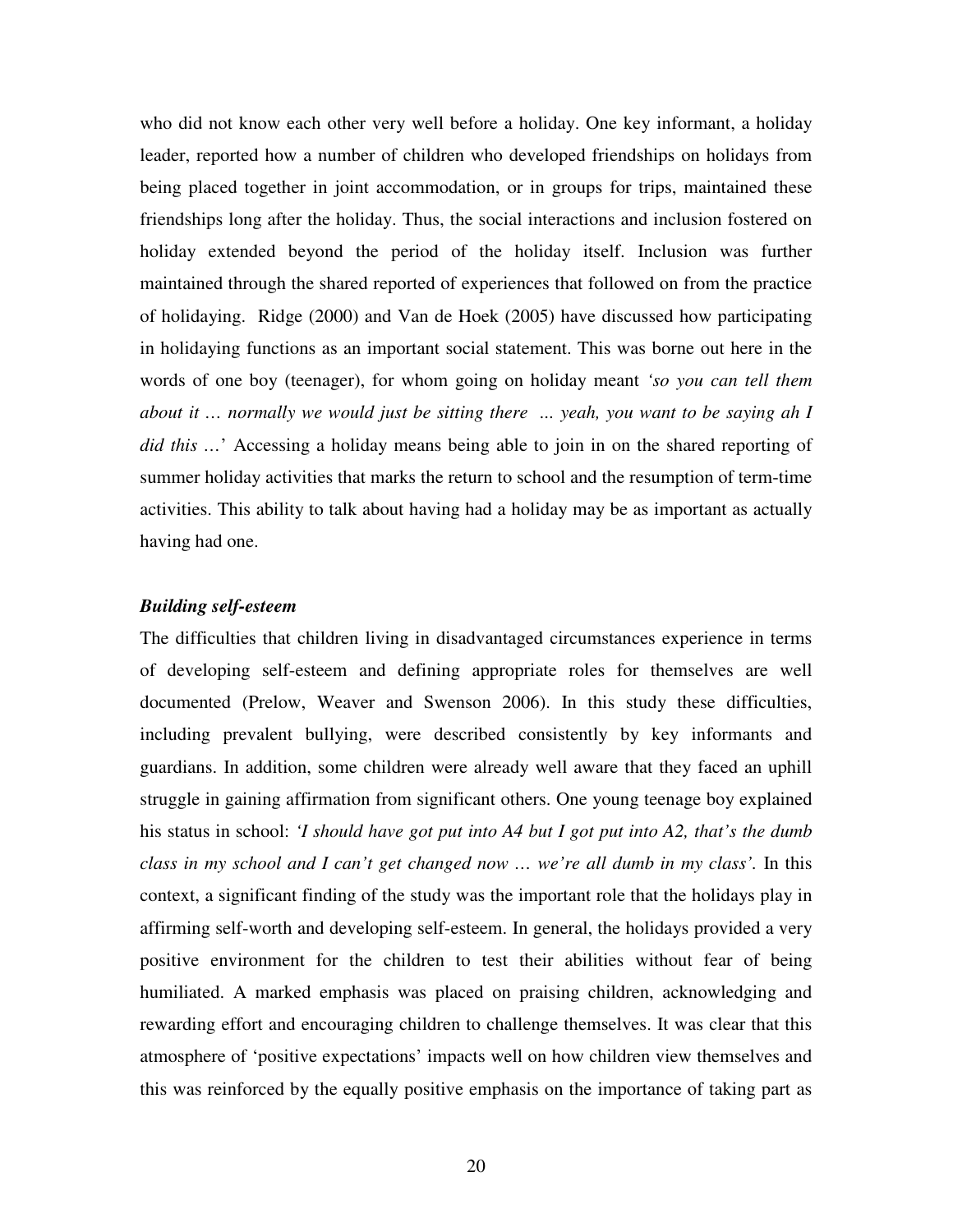opposed to simply 'succeeding'. The organisers believed success to be about more than just 'winning': i.e. achievement and success were all about taking part and making an effort.

Prizes were distributed on the basis of participation as much as success and conscious efforts were made to ensure that all children won a prize. These prizes were highly valued by the children who often were very keen to report (during interviews) how they had won trophies, medals and prizes for sport, art, dancing, sand-castle building and other varied activities. Frequently, post-holiday interviews with adults were interrupted by young children coming over to show off their prizes. The delight that children took in these rewards was obvious and repeatedly guardians spoke about how their children loved getting them. The affirming role of prize-giving was emphasized frequently by guardians: *'Oh the trophies (laughing) that's all you hear about is the trophies, yeah'* (mother). As interviewers, we often saw the trophies taking pride of place in the families' living spaces, thus continuing to re-affirm the children's pride in their achievements. Repeatedly, the contrast with the home environment was highlighted, with guardians explaining how *'you never really hear her getting a trophy for anything'* and *'you wouldn't get anything like that up here'* (mother*)*.

In all of the holidays studied, a number of mechanisms were consistently employed to boost children's self-image. These included getting to know each child by name and using their names all the time, giving children individual attention, giving them scope to make choices and minor decisions and listing children's names as part of sports teams on boards. While these mechanisms resulted in children being identified as valued individuals, in the process they were prompted to acknowledge and understand that they were part of a group that extended beyond themselves. Children were encouraged to think that what they did mattered, that their actions could affect other people around them (for good or for bad), and that they had the ability to choose what those actions might be. Acknowledging their roles and contributions was manifest in naming achievements (e.g. names were inscribed on trophies for the 'best person on holidays'), publicly praising the strengths and qualities of each young person, hanging children's paintings on the walls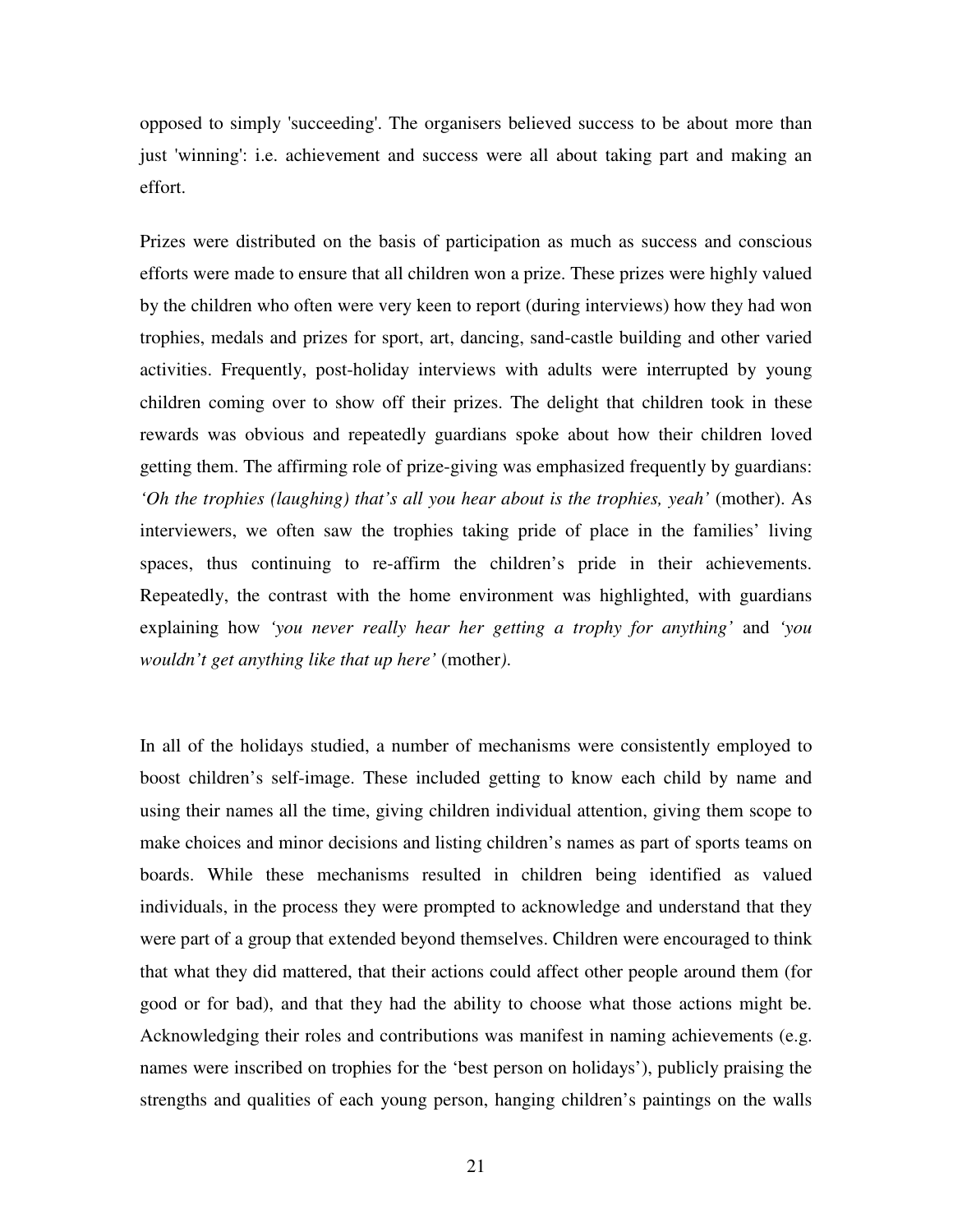each evening, and videoing them at play/ in action for showing to all in the evenings. Boosting self-esteem was one of the key benefits identified by a majority of guardians. In the words of one grandmother/guardian, the holiday '*creates self-esteem and gives them courage to go out then with their friends instead of being bullied into the one place*'.

Significantly, the holidays studied provided activities that were designed not only to entertain but to diversify the children's routine experiences by offering them opportunities not normally available to them and to challenge them in appropriate ways. At the outset, all of the holidays involved the children in travel experiences. The travel components varied from taking coach trips to the other side of the city, or to neighbouring counties, to taking an airplane/ferry to a different country. In all cases, there was novelty and excitement involved as in the main, these children's routine lives unfolded in limited spatial worlds. Frequently, children spoke about their pleasure in 'trying new things', and very often they were referring to the sporting/outdoor recreation arena. For young children this might have involved trying to swim, or taking responsibility for a team venture; for older children it might have been applying themselves to the task of horse-riding or abseiling for the first time. Involvement in these activities engaged the children with forms of recreation that many of their peers in mainstream society routinely experience through their after-school, extra-curricular classes, clubs and networks (e.g. swimming, horse-riding, orienteering, soccer etc.). Thus, while many of these experiences might be considered a normal part of the average child's experience in contemporary Ireland, for those studied, these were mainly new and 'special' experiences, relative to their standard lifestyles. In addition, children were offered more relaxing, fun, and/or artistic activities like trips to the beach, gathering to watch films, doing arts and craft activities, or in the case of one of the holidays, eating out in a restaurant and going to watch a UK premier league football match.

Rising to these challenges earned praise, admiration, reinforcement and encouragement from the holiday leaders who encouraged a very positive, affirmative atmosphere, and a prevailing expectation that children could succeed, in a culture of 'trying one's best'. This atmosphere contrasted with that depicted in the data gathered from key informants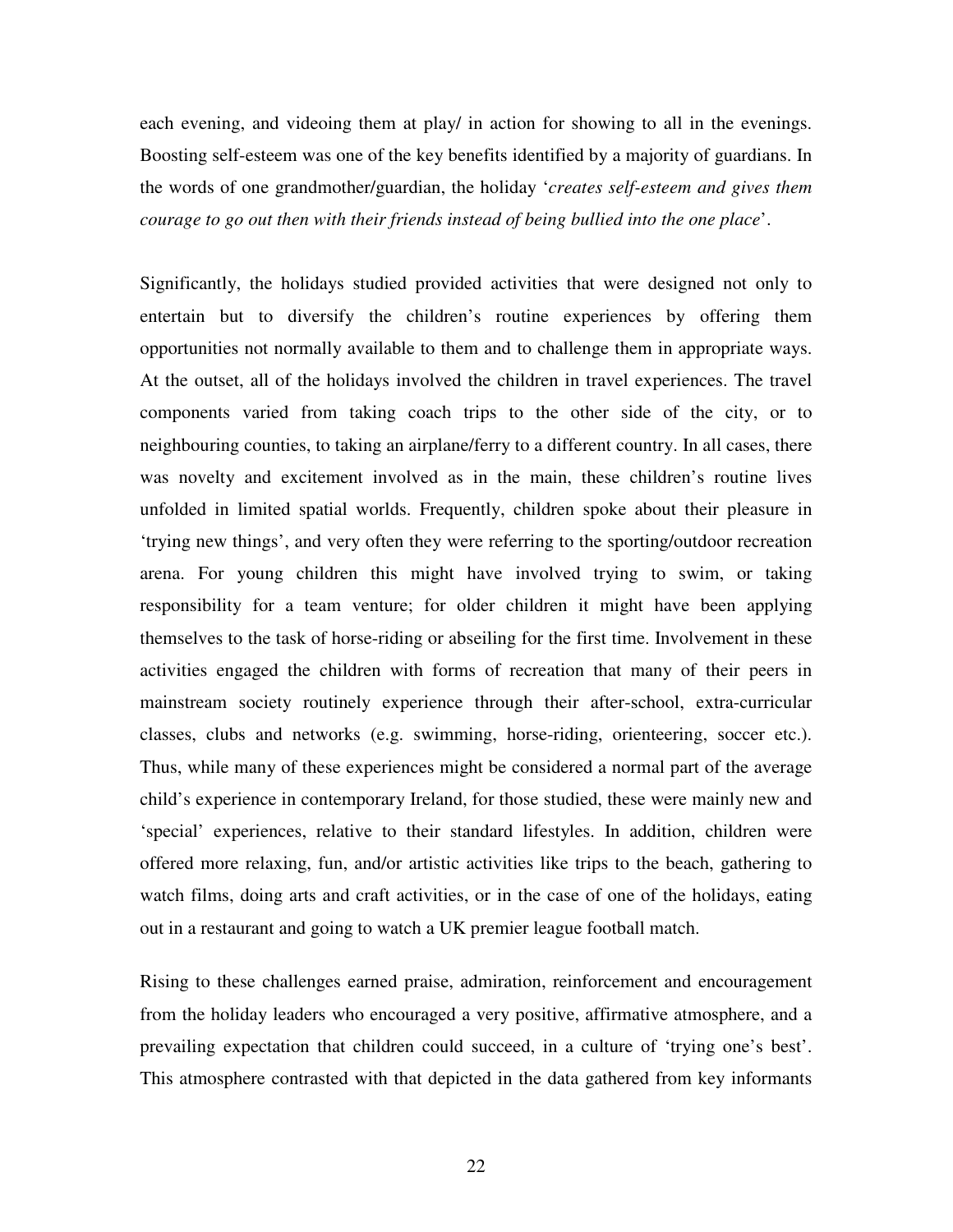and guardians, where prevailing expectations and future aspirations for children tended to be defined relative to negativities in the home environment. Guardians, for example, spoke in terms of surviving their situation, of hoping that their children would not get into difficulties with drugs/violence/crime etc. yet expecting that this was almost inevitable.

Sometimes, particularly in one of the holiday organizations studied, opportunities were provided for older children to act as mentors for the younger cohort. This mentoring role was not particularly onerous, and did not represent a burden in any sense, rather it was intended to boost the self confidence of the child in question. At the same time it served to offer a positive role model for younger children.

#### *Learning new skills*

The holidays were found to provide a range of opportunities to try out new activities generally unavailable to the children in their home environment. The post-holiday data collected showed that this was central to the enjoyment of the holiday for a majority of the children. With very few exceptions they thoroughly enjoyed: *'doing stuff every day and doing things that you didn't do before, all that is great, trying new things'* (teenage girl); *'all the different things, rock climbing and canoeing, even though I can't swim, trying new things'* (teenage boy). Aside from the pure enjoyment that participating in these activities engendered, many of them also provided opportunities to take risks in controlled and appropriate contexts. The significance of this benefit lies in the fact that for many of the children studied, the home environments in which they find themselves can often promote tendencies to engage in inappropriate risk-taking behavior.

On holidays children could challenge and test themselves with positive results. Existing literature on the value of outdoor recreation argues its benefits in respect of self esteem and self-image (Gray 1997), especially, perhaps, in the case of girls. While girls can be reluctant to participate (Gray 1997, Henderson and Hickerson 2007) outdoor education for girls has been positively linked to personal development (Baker-Graham 1999), and female involvement in outdoor adventure settings has been found to build self-trust and self-worth (Pohl, Borrie and Patterson 2000). This study found instances to reflect these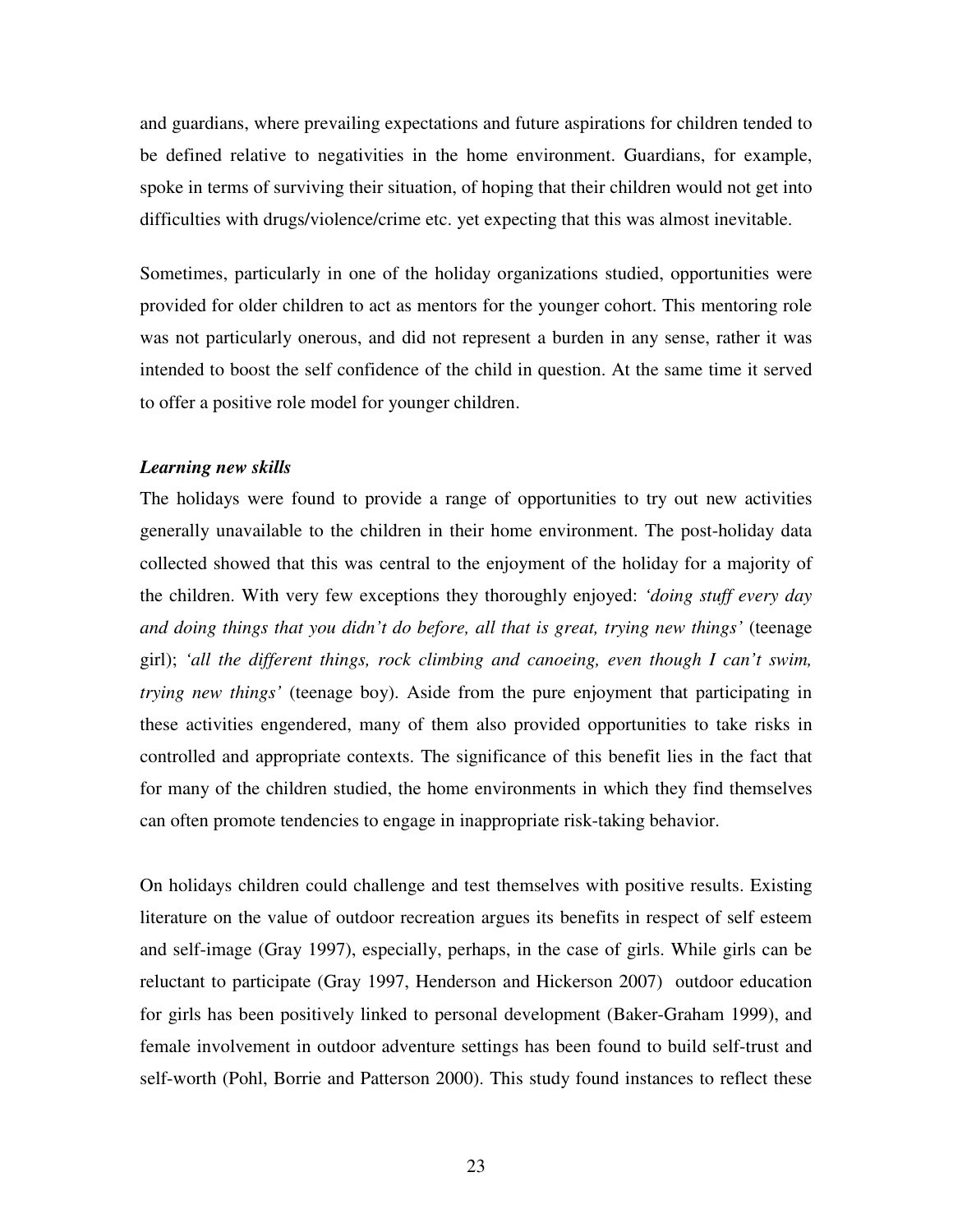extant findings. For example, one teenage girl explained how she had been afraid to do abseiling on holidays the previous year but had managed to do it this year. Several children managed to try water-based activities like canoeing even though they could not swim. In a different context, one young girl pointed out that staging plays in the eveningtimes helped children overcome stage fright. Allied to this was the frequent suggestion from guardians that going on holidays encouraged children to develop a series of skills connected to self-reliance and independence. There was a general sense among many guardians that having time away on their own was positive. In explaining that she felt it was a good idea for her children to go on holiday one mother stated:

*'Oh God, yes, yes, 'cause they've never been anywhere, you know what I mean, like, I can't afford to bring them away on a holiday and I think it's good for them, to have their own, you know, their own time away from parents, I think it gives them a lift to go on holiday'* (mother).

Without exception, guardians thought that it was good for their children to go on holiday. They explained how the holiday helps children *'come out of themselves'*. One mother explained how she thought the holiday experience had helped one of her twin sons become more independent of his brother. Many spoke about how it helped develop selfreliance and responsibility: children had to pack their bags, take care of themselves in the absence of having recourse to their guardians, get along with different children and make new friends, adapt to a new set of domestic regulations and structures and manage their pocket money. Guardians thought that the holiday experience was useful in helping children to 'grow up', to develop maturity, to become more confident, to express themselves more clearly and to develop social interaction skills. One mother, whose daughter had been designated to act as a leader during the holiday, spoke of how the holiday had allowed her daughter to flourish and to develop her innate leadership skills. The value of the holidays in helping children develop coping mechanisms and greater independence and to become more socially adept at mixing with new people and handling new social situations was reinforced repeatedly in the interviews with key informants.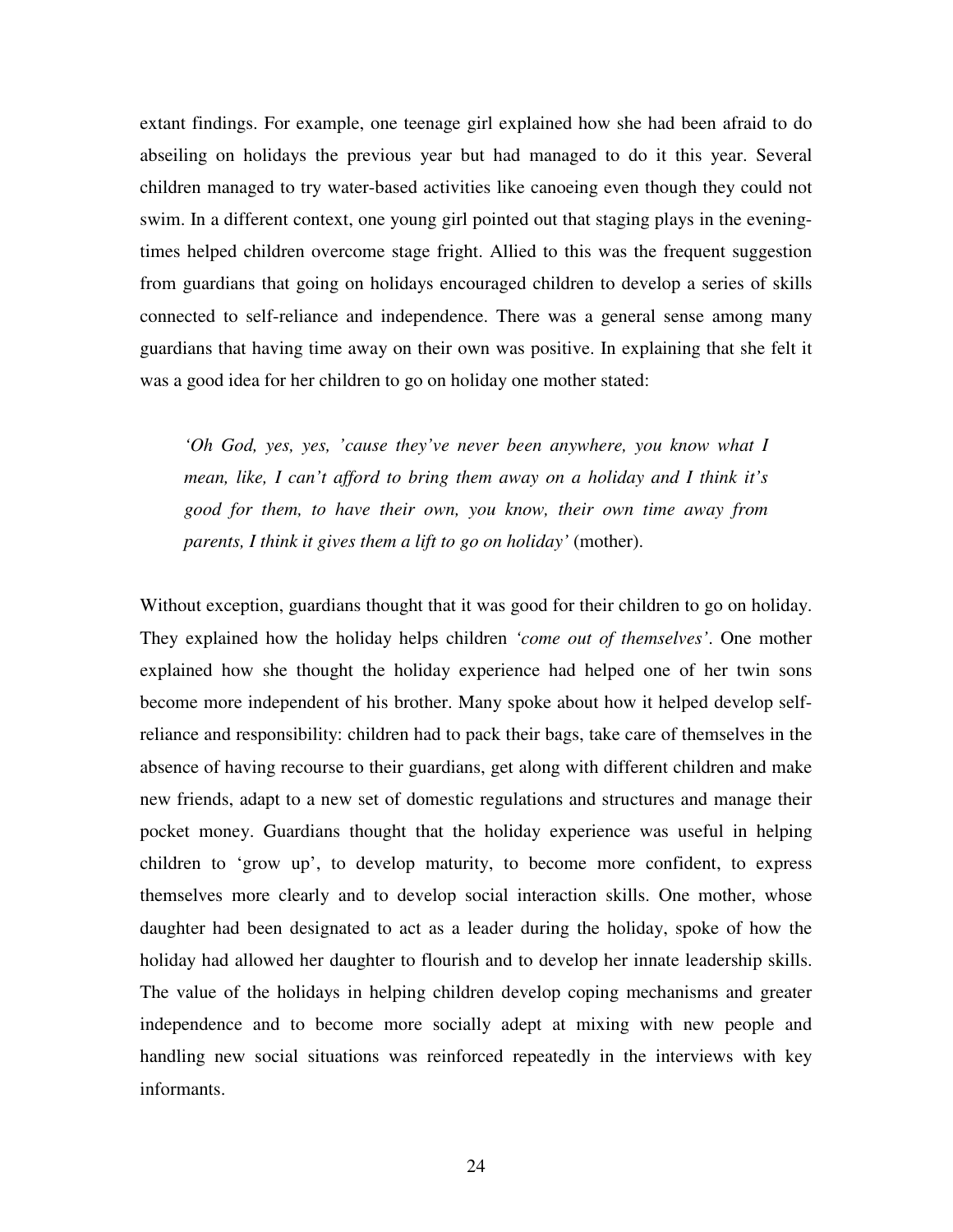#### *Quality Relationships with significant adults*

Another key finding to emerge from the study was the quality of the relationships that children developed with the holiday leaders. The leaders frequently emerged as being central to the children's enjoyment of the holiday. This was the case for both boys and girls. Before the holidays, children spoke of looking forward to meeting them and hoped that particular leaders, familiar to them from previous holidays, would be there this year. They consistently spoke in positive terms about the leaders: *'they're real nice and they'd give you time to do something if you needed to do it, that's what I liked about them as well, they weren't cranky or anything'* (teenage girl); *'they were very nice, well, they just look after you well'* (teenage girl); *'got on well with the leaders, especially \*\*, they do things with you. Will miss them'* (teenage boy); *'they are great because they get involved, they ask you do you want to do this or that, you get to choose instead of them choosing for you'* (teenage boy).

The extent to which the children connected with the leaders was reinforced in the interviews with guardians. One guardian spoke about how a leader had lent a mobile phone to her son. This she interpreted to be not only an act of kindness but also an act of trust and respect, something that was not lost on her son. It was quite common for children to develop a bond with particular leaders. These leaders would then figure prominently in children's stories about the holiday. Some children reported missing the leaders after they went home. One mother reported how her son had spent hours crying on his return from the previous holiday because he missed the leader so much. Some guardians seemed surprised at how their children developed a bond with the leaders, with one mother commenting on how *'they actually hug the leaders and all when they are leaving'.*

The significance of this finding possibly lies in the fact that the leader figure may be filling a vacuum present in the children's home life. This was the view of a number of key informants. A majority of the children studied lived with the absence of one or both parents. If it was the case that one parent was absent, this was usually the father. In this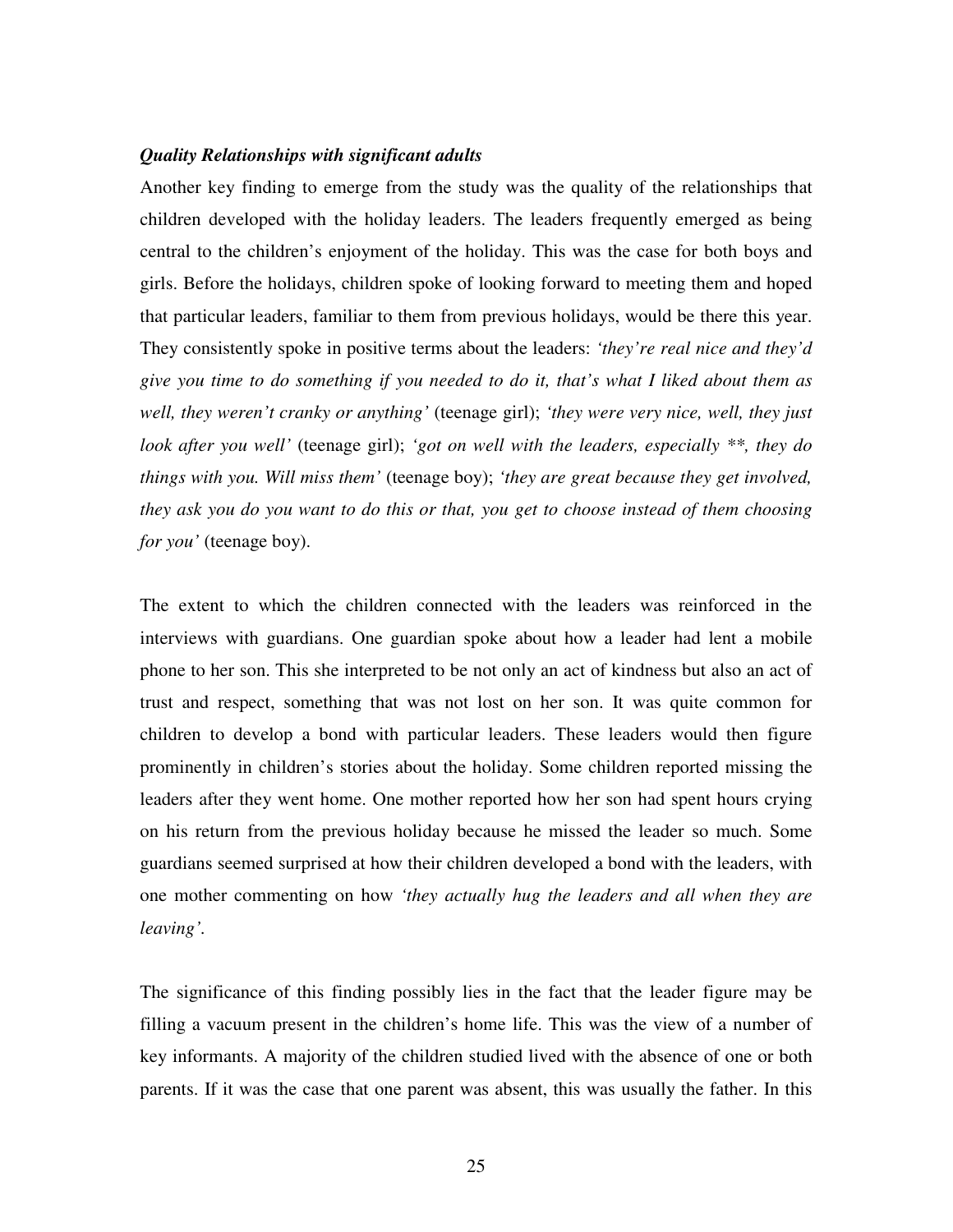context, the leader acted as a significant adult who provided, albeit temporarily, social interaction, care, attention, interest and encouragement. In effect, the leader, if a male, sometimes constituted, as one boy put it, a *'letting on dad'*. One mother spoke about her son's relationship with one particular leader: '*fantastic, made him feel special, with not being a man in the house it kind of gave him somebody that thought something of him, just constantly ma all the time so* …'

Beyond this, the quality of the children's relationships with the leaders is clearly significant. In writing generically about the benefits of holidaying, Richards (1998) commented that the quality of time spent on holiday is different to non-holiday time. This was definitely the case here, and the presence and actions of the leaders was one of the key factors contributing to the creation of quality experiences for the children. As discussed earlier, the leaders were proactive in engaging, encouraging, affirming and supporting the children in a myriad of ways and in a determinedly positive atmosphere. The leaders had voluntarily given of their time for the 5 / 7 day duration of the holiday and during this period they were fully focused on attending to the children's needs. It was abundantly clear from interview data and from observation work undertaken during one of the holidays that they forged warm ties with the children in ways that clearly added to the latter's sense of both security and enjoyment during the holiday. As one single mother explained, the leaders *'have so much time for them and I think they give them individual time … they just love it, really love it'.* Most of the leaders were young and while they had a role in monitoring behaviour, disciplinary controls (if required) were the responsibility of one 'Head' leader on any given holiday. For some of these children for whom quasi-parental roles were the norm at home (e.g. minding siblings, preparing meals, worrying about domestic matters), the leaders relieved them of responsibilities, thus enabling them to relax into childhood modes.

In all cases, the leaders provided a strong positive role model which left an impression on the children. One of the mothers explained how her son *'took a shine to \*\* and now he wants to go to the school that* \*\* *went to and done his Leaving'* (final second level school exam). In the case of one of the holidays studied, the leaders were from the local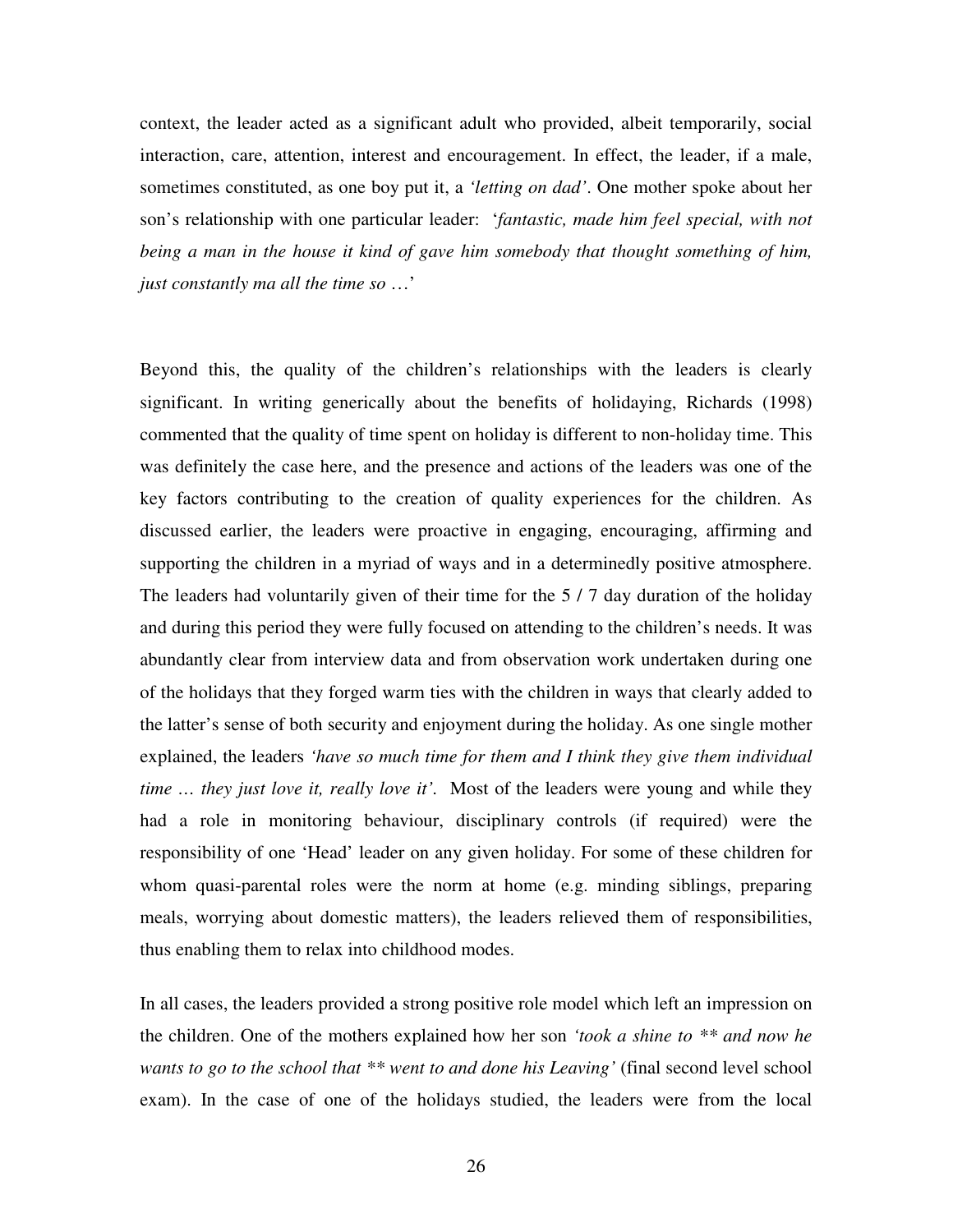community. This meant that children would continue to see them in the vicinity. For one mother this was very positive as '*it's good for my sons to be around good local lads'.*

#### *Behavioral change*

Many guardians reported some form of behavioral change in their children post-holiday, all of it positive. They used adjectives including *'happy', 'excited'* and *'animated*' to explain their children's mood on return home. Without exception, they thought the holiday had done their children a lot of good and considered their children to be '*in great form', 'more alive'*, to have '*come out of themselves'* and to be '*just full of themselves'*. The holidays were attributed with '*bringing them on a lot'* and with giving them *'rosy cheeks'* from all the activities. One child (young girl) reported how '*I felt like much better like, healthier, Yeah I did … you're running around and all'*. It was reported that some children came home '*more relaxed'*; one mother found that the holiday had '*settled him*  (her son) *down … he can be bold*'. A number of them reported that their children were acting more responsibly since they came back. Two guardians reported that their sons were helping out more around the house in the aftermath of the holiday. Interestingly, a few guardians acknowledged their own need to learn to give their children more independence. Due to a combination of circumstances including lone parenting and risks in the home environment, some parents may be overprotective of their children. There was acknowledgement that the provision of the holiday facilitated a healthy, controlled and temporary 'letting go' of their children, in a way that was mutually beneficial for both guardians and children

#### **Benefits for the Wider Family**

A further important finding of this study is that the benefits created by the holiday seemed to spread out into the wider family in the immediate post-holiday period. This was the case even though none of the families studied had managed to avail of a holiday for all of their children. Nevertheless, the fact that one or more of their children had had a break from the home seemed to reinvigorate the family as a whole. It seemed, for example, that intra-family relationships were strengthened by the separation. With a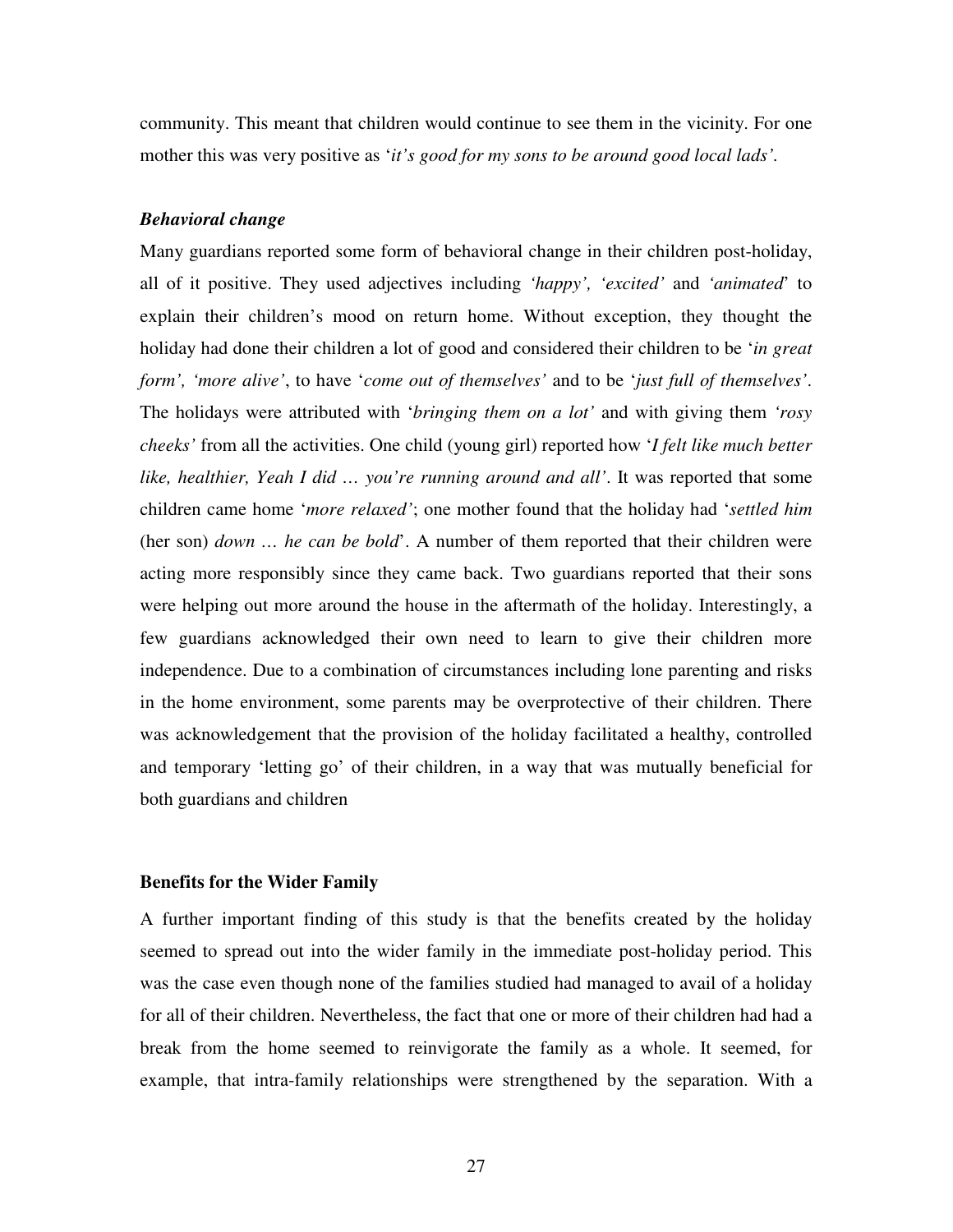small number of exceptions, children had missed their parents/guardians and siblings, and guardians had missed their children. The mutual recognition that each had been missed was significant in reaffirming the ties between them. This was especially the case for several children who seemed insecure about whether they would be missed or not. Children reported a variety of feelings about being home again. Most were happy to be home, but irrespective of how they felt, their return, generally speaking, reinvigorated the home environment. Guardians explained how they came home happy, with stories to tell and prizes to display. One mother thought that this helped parents see their children in a new light. This sense was reinforced by a social worker who saw a great benefit in

*'the parents being able to see that they're (the children) capable of living apart from them and coming back with good feedback. When parents hear good things about their children they behave more positively towards them'* 

Certainly, communication within the families was improved because of the flow of news generated by the holiday. There was freshness to the relationship with communication being instigated by the child and responded to by the guardian, rather than the more usual vice-versa scenario. It was clear that guardians and children were better able to interrelate more positively, having had a break from each other.

#### **Longer-Term Benefits**

The key informants interviewed during the course of this study were at one in asserting that behavioral change cannot be affected through a holiday of five or seven days duration. Indeed, the agencies themselves were quite clear that behavioral change was not being sought through the mechanism of short-term holiday provision. Equally, this study did not set out to identify the long-term benefits of providing child-centred holidays to children experiencing disadvantage. Nevertheless it identified a number of indicators which suggest that the benefits of such holidays extend well beyond the duration of the holiday itself. The first related to the sense of anticipation with which children view the holiday from one year to the next. Children, guardians and the holiday provider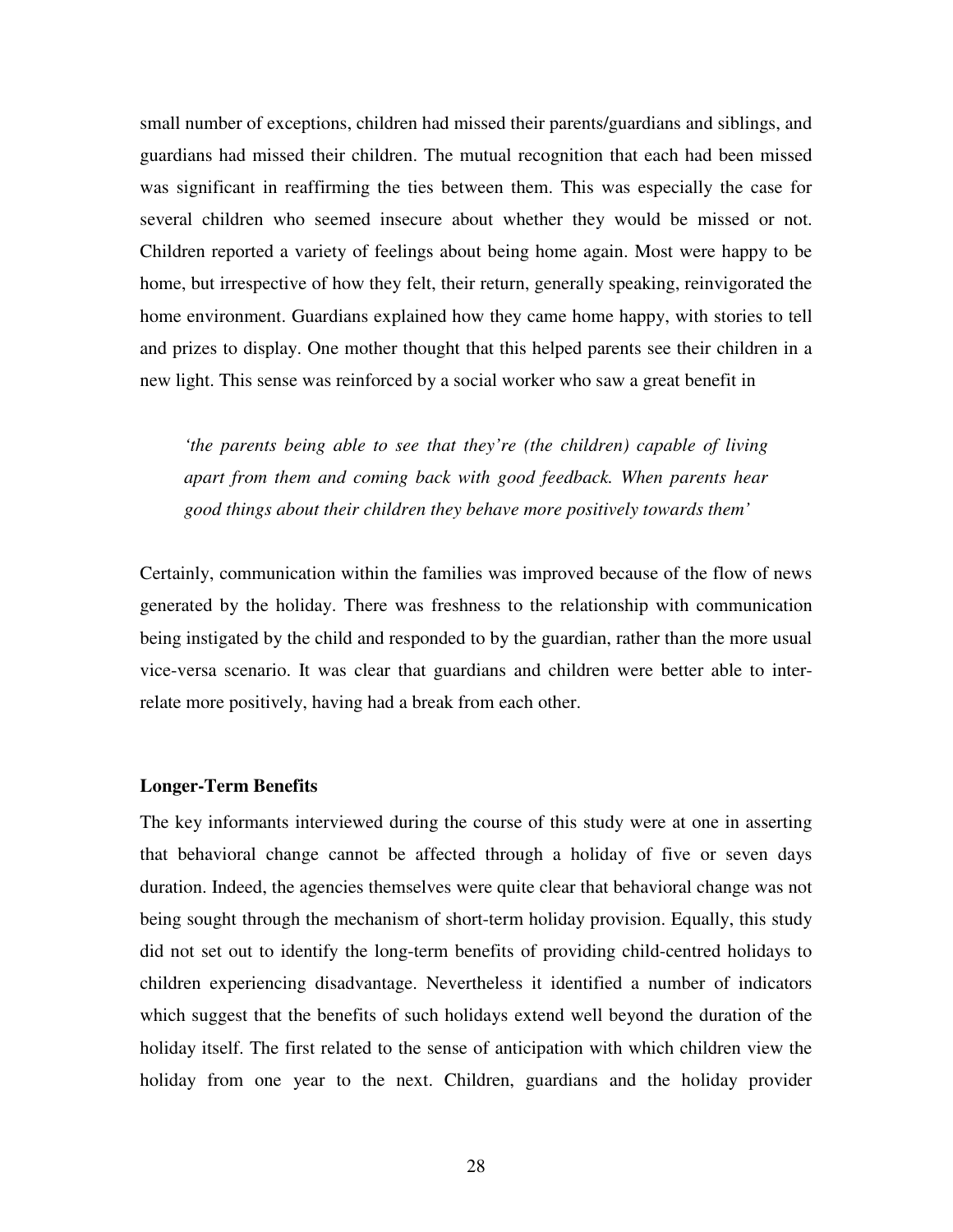volunteers were at one in reporting how children looked forward to the break away. One mother related a conversation with a volunteer from a locally-based NGO: '*Mary, he said, I just want to ask you, are your children interested in going (on holidays) this year? Interested, I said, they haven't stopped talking about it since last year'*.

It was also clear that the holidays live on in the memories of the children long after the holiday is over. The guardians who participated in this study included a number who had themselves experienced a Sunshine Holiday as children. All of these remembered and spoke fondly of these holidays. One of the social workers interviewed spoke about encountering older children through the course of her work and of how they remembered their Sunshine Holiday as a happy time in their lives. She went on to argue that for the children involved in the current study, longer-term benefits might include learning to value and maintain friendship, treating people well and positively and not engaging in bullying.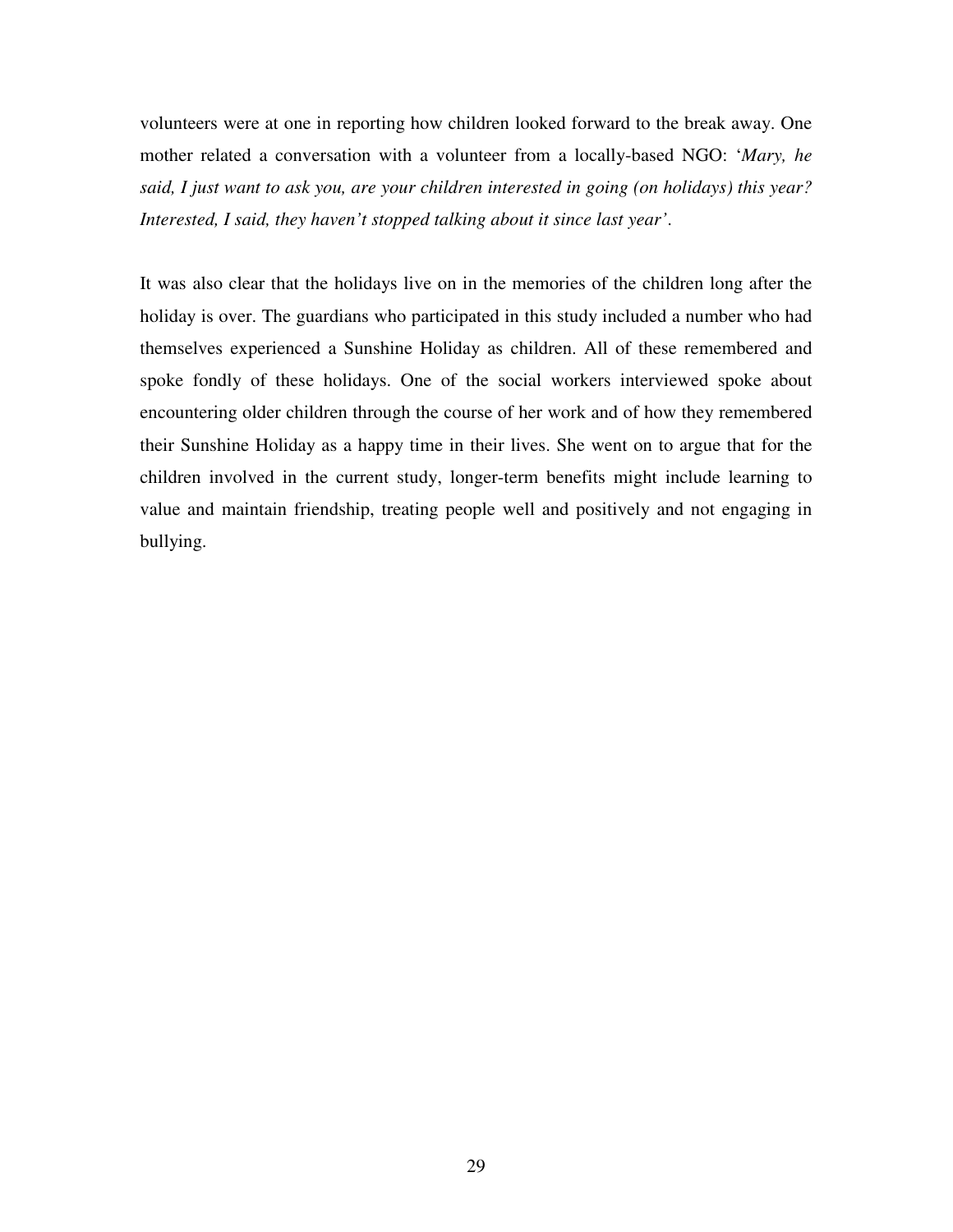#### **Conclusions**

Holidaying is now widely regarded as a normal, mainstream social practice (Urry 1995, Smith and Hughes 1999, Holden 2005). Holidaying yields multiple benefits that meet a range of human needs, yet it would seem that sizeable minorities, in even the wealthiest of countries, are denied these benefits because they are unable to access an annual holiday. Some researchers even argue that the benefits of a holiday might be more valuable to those who cannot access one: those from deprived/disadvantaged backgrounds, and those who are isolated, stressed, dependent, ill or materially deprived, as these people are most in need of a holiday (Hughes 1991, Smith and Hughes 1999). Extant research shows that a lack of financial means, while not the only constraint, is the most pervasive and people experiencing social exclusion are unlikely to be able to participate in holidaying if dependent on their own resources. According to Van Raaji and Francken (1984), in a situation where economic resources are in short supply, older people and those of low status are more inclined to forego a vacation entirely, while younger and middle class people are more prone to choose a cheaper form of holiday (cited in Haukeland, 1990).

Those who are unable to participate in holidaying experience a form of social exclusion. Recalling Atkinson (1998), relativity is a key concept here. To be unable to engage in holidaying means to differ from the norm. Excluded people are doubly disadvantaged in that they cannot enjoy the many benefits of holidaying, but as Van der Hoek (2005) pointed out, neither can they enjoy the sense of inclusion and status enhancement that comes from the post-holiday sharing of experiences with social peers. In brief, the argument forwarded here is not that a widening of access to holidaying will automatically serve to eliminate social exclusion, rather it is that enhanced opportunities to engage in holidaying offer possibilities for reducing it. It was clear from this study that the adults involved (as guardians of the children studied) were aware that they were socially excluded when it came to holidaying. They knew that most people in Irish society holiday and they felt that they were failing their children in not being able to give them this 'normal' lifestyle opportunity. It was on this basis that guardians welcomed the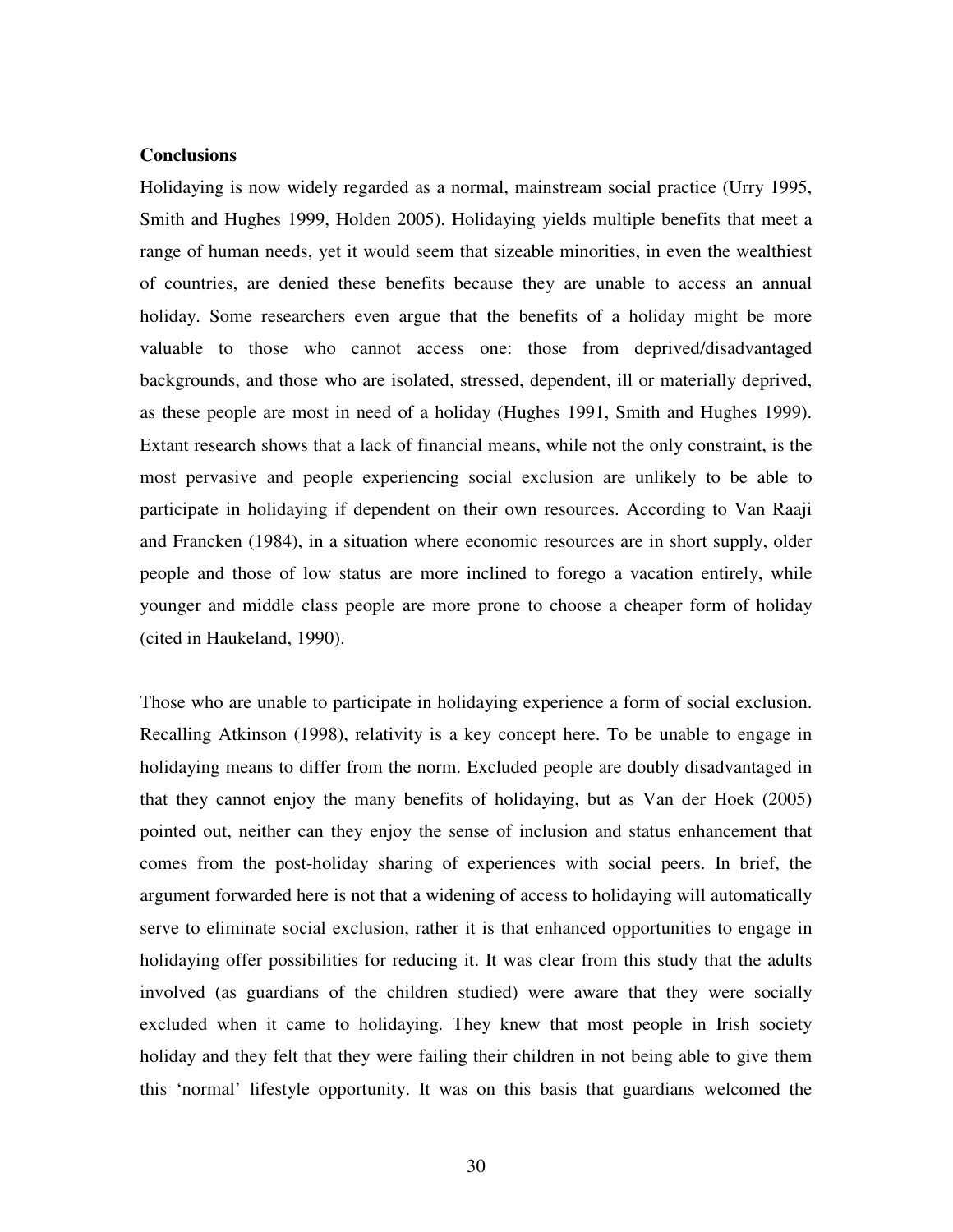involvement of the NGOs as a parenting support, acknowledging the fact that the NGO holiday providers were offering their children something that lay beyond their own grasp. It was equally clear that the holidaying opportunity given to children promoted social inclusion in several ways: it brought them into contact with standard social practices and varied their social settings in ways that they only rarely experience (e.g. making new friends, interacting with people outside their normal social sphere, gaining respect from peers through achievement, eating out in restaurants, adhering to standard codes of group behaviour, etc.). While this study focused on the 'here and now' of the holiday period itself, there were indications that the skills fostered, the personal development engendered and the behaviours encouraged during the holiday endured beyond that time period and transferred into social settings and social practices routinely associated with the children's home lifestyles. While much further research is needed on this area, it seems reasonable to suggest that the social inclusion effects promoted through opportunities to engage in the diverse activities involved in holidaying are transferable.

In addition, children hugely valued the social inclusiveness fostered through the friendships and social interactions they developed while on holidays. Often, they carried these friendships with them back to their home places, intending to maintain connections through telephone contact and occasional meetings in the short term, as well as hoping to renew friendships on subsequent holidays, if given the opportunity to partake again in the future. It was equally clear that children valued being able to talk about their holiday activities with their peers on their return home. The sense of social connection that lay in able to talk about their experience of being socially included cannot be overstated.

The research attributed a whole series of benefits to holidaying for the subjects under study. The findings suggest that the most significant benefit for the children studied lay in the fact that the holiday took them away from their home environments which are characterised by '*a combination of linked problems such as unemployment, poor skills, low incomes, poor housing, high crime environments, bad health and family breakdown'*, to restate the UK, Department for Social Security's (1999: 23) earlier cited definition of social exclusion. Clearly, the quality of time spent on the holiday under study was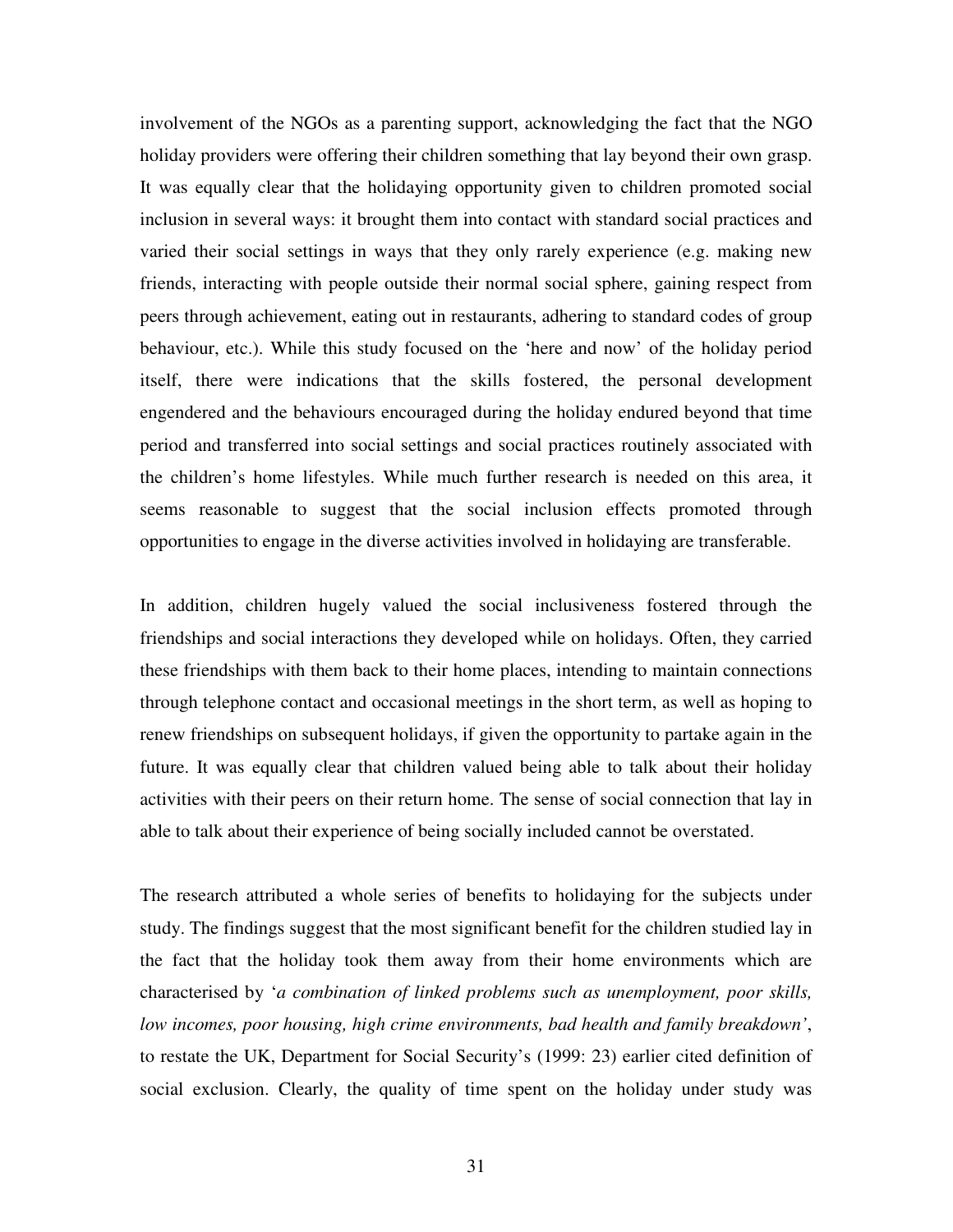immeasurably better than that generally experienced by the children in their routine home lives. The holiday suppliers worked hard to deliver quality time for the children through the norms and expectations they created around 'life on holiday' and in the structures and mechanisms they devised to organize daily routines. Everything was intended to enable the children to relax, have fun, make friends, develop new relationships and new skills, and experience different ways of living in an environment that was largely happy, positive and supportive. As such, the research broadly supports existing knowledge about the positive contribution that holidaying makes to well-being, relaxation, social interaction and social bonding found in the general literature (Hobson and Dietrich 1994, Richards 1998) in that dealing with people experiencing disadvantage (Hughes 1991, Voysey 2000) as well as in that which deals specifically with families and youth/children in disadvantaged contexts (Lewis 2001, Hazel 2005, Corlyon and La Placa 2006).

One question posed early on in this article asked how engagement in holidaying might help to develop social capital. In this regard, there is little doubt that a key benefit for the children studied lay in the social networking and connectivity fostered through the holiday. Not only did they meet new peers and make new friends, they developed positive relationships with older children who acted as role models, and quality relationships with holiday leaders who affirmed, encouraged and supported them. Several data sources, particularly from guardians and social workers, suggested that these developments sustain well into the post-holiday period, effectively becoming resources that individual children can continue to draw on long after the holiday has ended. This was particularly the case when there was some tangible link between the temporary holiday and the normal routine of the child's life at home. Examples of this include instances where holiday leaders lived, or worked in, the same place as the children, leading some guardians to express delight about the role model effect evident as the children continued to meet the leaders once back in the home environment. Sometimes, these leaders had not been known to the children before the holiday.

As already stated, the findings reported here pertain to one particular type of holiday provision: a structured, child-centred, child-only, group holiday. This is quite an unusual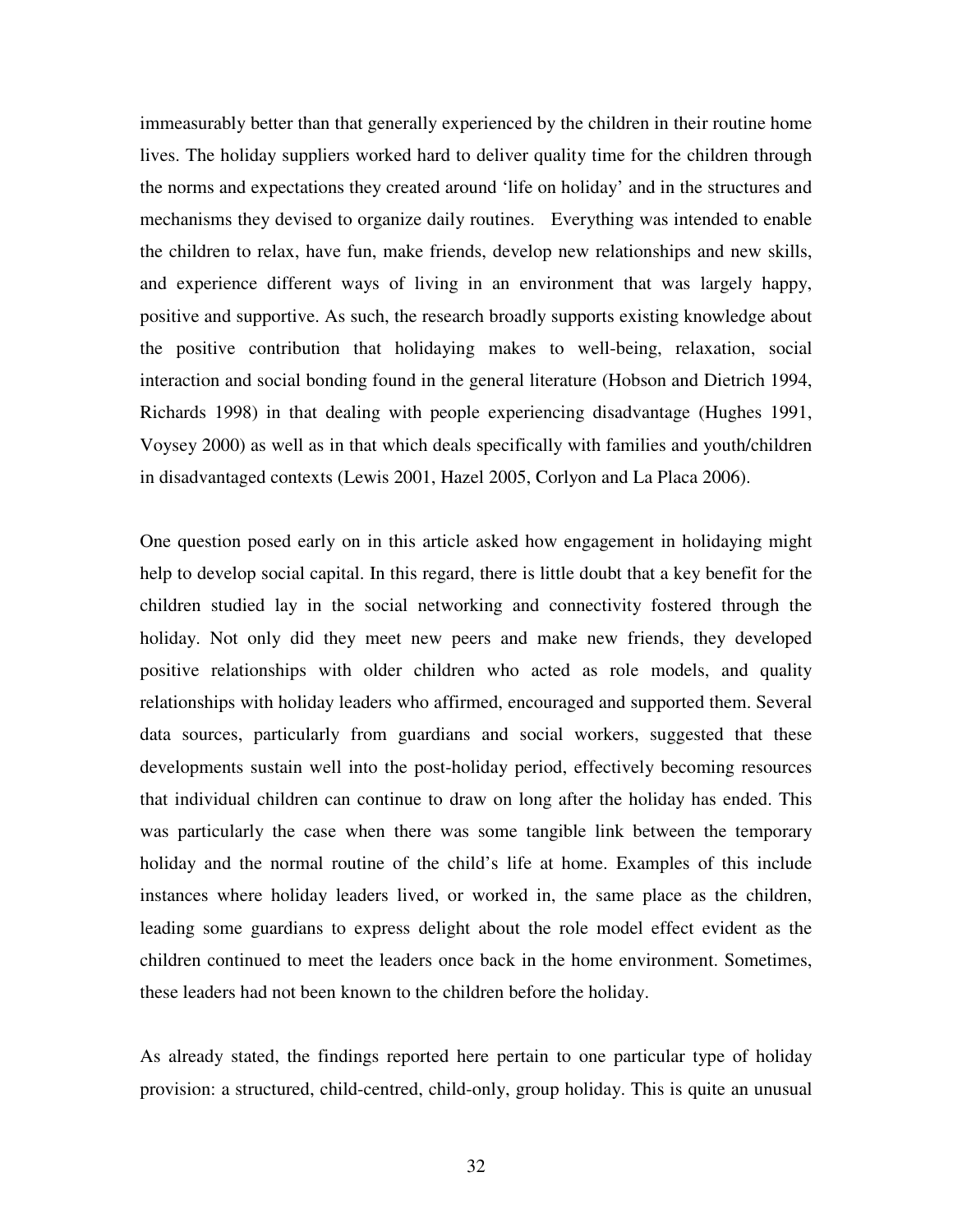model in a European context where state supported 'tourism for all' provision is more likely to facilitate family holidays, but in Ireland it is prevalent. An obvious area for further research lies in investigating the relative merits of different types and models, lengths and frequencies of holidays. It is likely that different types of holiday may produce qualitatively different outcomes. Data collected anecdotally during this research gave limited insights into the relative merits of different types of holidays. Quite often key informants contrasted the value of the holidays under study with the disadvantages they associated with the self-funded, self-organised holidays increasingly being taken by families living in some of the areas studied. In these cases, it was argued that the dysfunctional dimensions of the routine home environment tended to be simply transferred to a different location. So for example, children's experiences on such holidays might be limited to babysitting their siblings in a holiday apartment while their guardians socialise; or it may be that guardians' misuse of alcohol worsens in holiday locations where alcohol costs much less than in Ireland. Occasionally, children themselves also alluded to this type of negative holiday experience. Some of the guardians also made reference to previous experiences of a family holiday scheme provided on an ad-hoc basis by an NGO working in Ireland. In this scheme families are funded by the NGO to holiday in specific domestic seaside resorts. However, the problem as aired by a number of the guardians, is that these resorts can actually add to a family's problems because they provide easy access to gambling opportunities and to tempting but costly children's attractions like fairs and amusement parks.

Hinted at here is the suggestion that a wide variety of skills and abilities are required in order to engage effectively in the practice of holidaying. Already, research has suggested that improving financial means does not necessarily lead to increased participation (Baum 2006), rather a diverse range of social, cultural, technological and other skills are also needed. Yet, the question as to precisely what skills are needed remains to be answered. So too, remain questions relating to how financial constraints operate in conjunction with other types of constraints in limiting access to holidaying and its attendant benefits.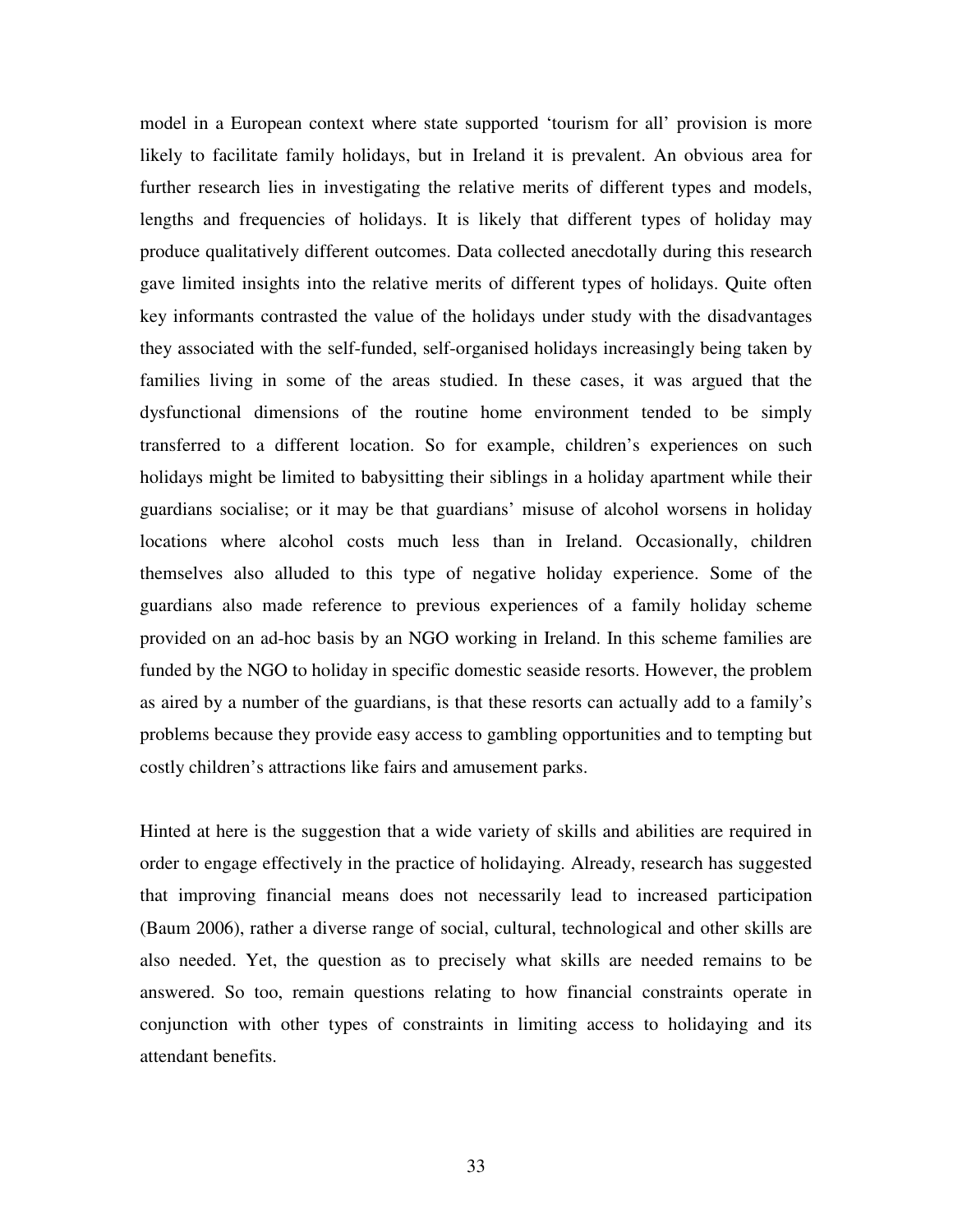This study clearly found that the benefits of holidaying for the children studied were not confined to the actual duration of the holiday itself. However, further investigation is needed to ascertain how the anticipation of the holiday before the event, and the memories and behavior modifications associated with the holiday, continue to be meaningful afterwards. In addition, more needs to be known about how the relative length and regularity of holidaying enhances longer term effects? Are children particularly susceptible to longer term benefits than adults, for example? Many questions could usefully be posed around this issue.

The research reported here is rooted in the Irish context where the state places little value, beyond economic value, on holidaying. The impetus for undertaking the research was to draw attention to the social exclusionist nature of holidaying in Ireland and to stimulate policy debate and ultimately policy development in the area. In an Irish context, this constitutes a completely under-researched area. Thus, the research reported here is very much exploratory in nature and intent on raising issues for further debate. In policy terms, the paper argues that an inability to afford an annual holiday is an integral part of what it means to experience disadvantage and social exclusion in contemporary Ireland. It argues that a need exists for policy makers and practitioners active within social welfare, economic, health, education and tourism domains to acknowledge that holiday participation can yield a series of benefits at personal, inter-personal and societal levels. It further argues that holiday provision constitutes an innovative response capable of complementing a broader range of social welfare inspired interventions designed to address the complex realities of poverty. Rising to the challenge of policy-making in this area is important if, following Erikson (2007: 265), policy-makers are concerned to ensure that Ireland becomes 'not only a richer but also a better society to live in' and that Irish society becomes a nation 'where people not only earn more but also have better lives'.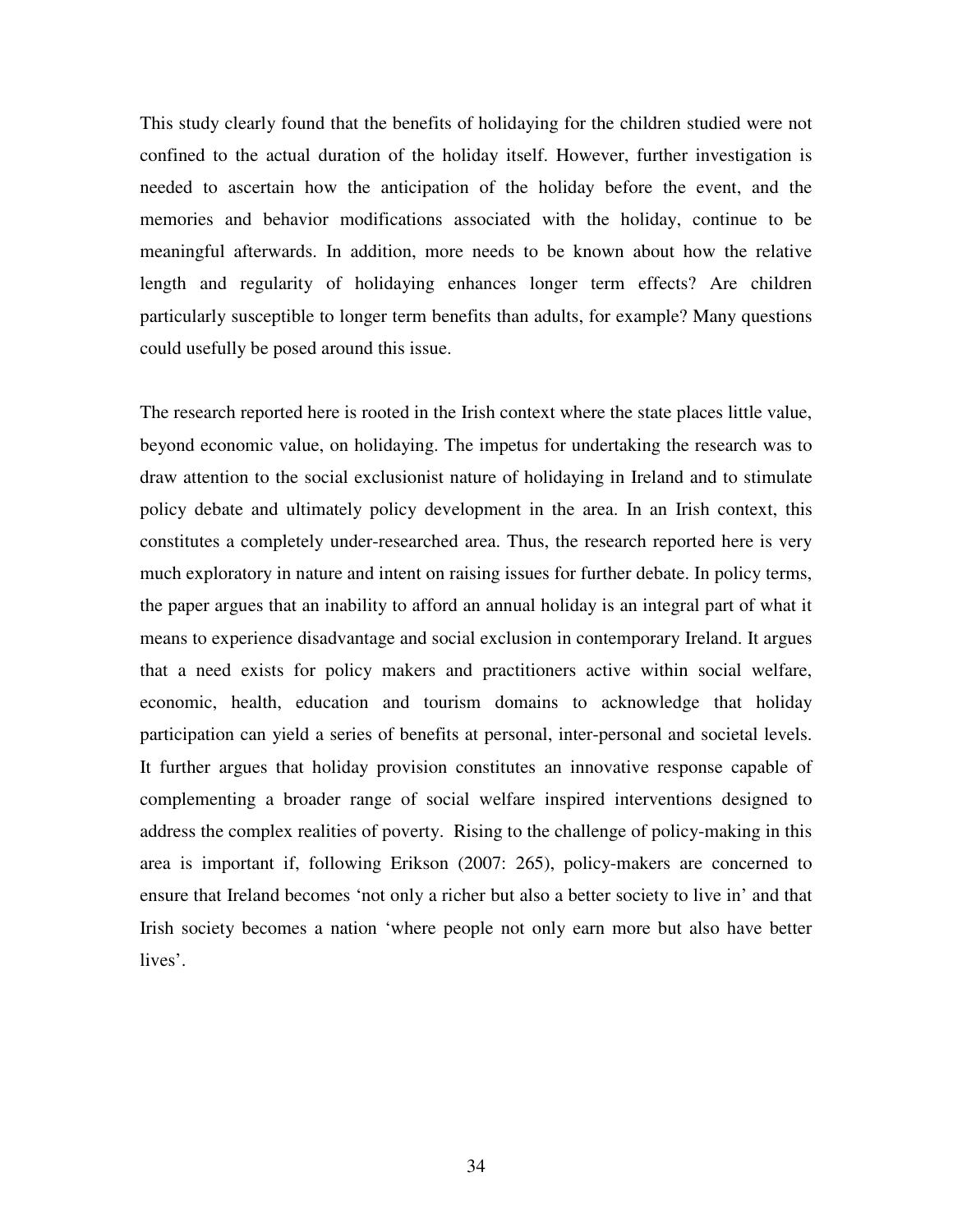## **References**

Atkinson, A. B. (1998). Social exclusion, poverty and unemployment, in, Atkinson, A. B. and Hills, J. (eds.) *Exclusion, Employment and Opportunity, CASE paper 4*, Centre for Analysis of Social Exclusion, London School of Economics.

Baum, T. (2006). Low-cost air travel: social inclusion or social exclusion?, Tourism, Culture & Communication, Vol 7., p.49-56.

Brimacombe, M. (2003). Wish you were here? New Start Magazine, www.newstartmaga.co.uk

Canadian Council on Social Development (1984). Not Enough – the Meaning and Measurement of Poverty in Canada, CCSD Ottawa

Combat Poverty Agency (2000). Richer but more unequal: the distribution of income in Ireland, Poverty Briefing No. 10, Spring

Corlyon, J. and La Placa, V. (2006). holidays for Families in Need: Policies and Practice in the UK – Final Report to the Family Holiday Association, Policy Research Bureau.

Central Statistics Office (2007). Household Travel Survey, Q4 2006

Davidson, P. (1996). The holiday and work experience of young women with children, *Leisure Studies,* 15, 89-103.

Ecclestone, K. and Field, K. (2003). Promoting social capital in a 'risk society': a new approach to emancipatory learning or new moral authoritarianism? *British Journal of Sociology of Education,* 24, 267-282.

English Tourism Board (1989). *Tourism for All*. A report of the working party chaired by Mary Baker

English Tourist Board (1985). *Holiday Motivations – Special Report*, London: ETB.

Erikson, R. (2007). Soaring in the best of times? In Fahey, T., Russell, H., Whelan, C. T. (eds.) *Best of Times: the Social Impact of the Celtic Tiger*, Dublin: IPA.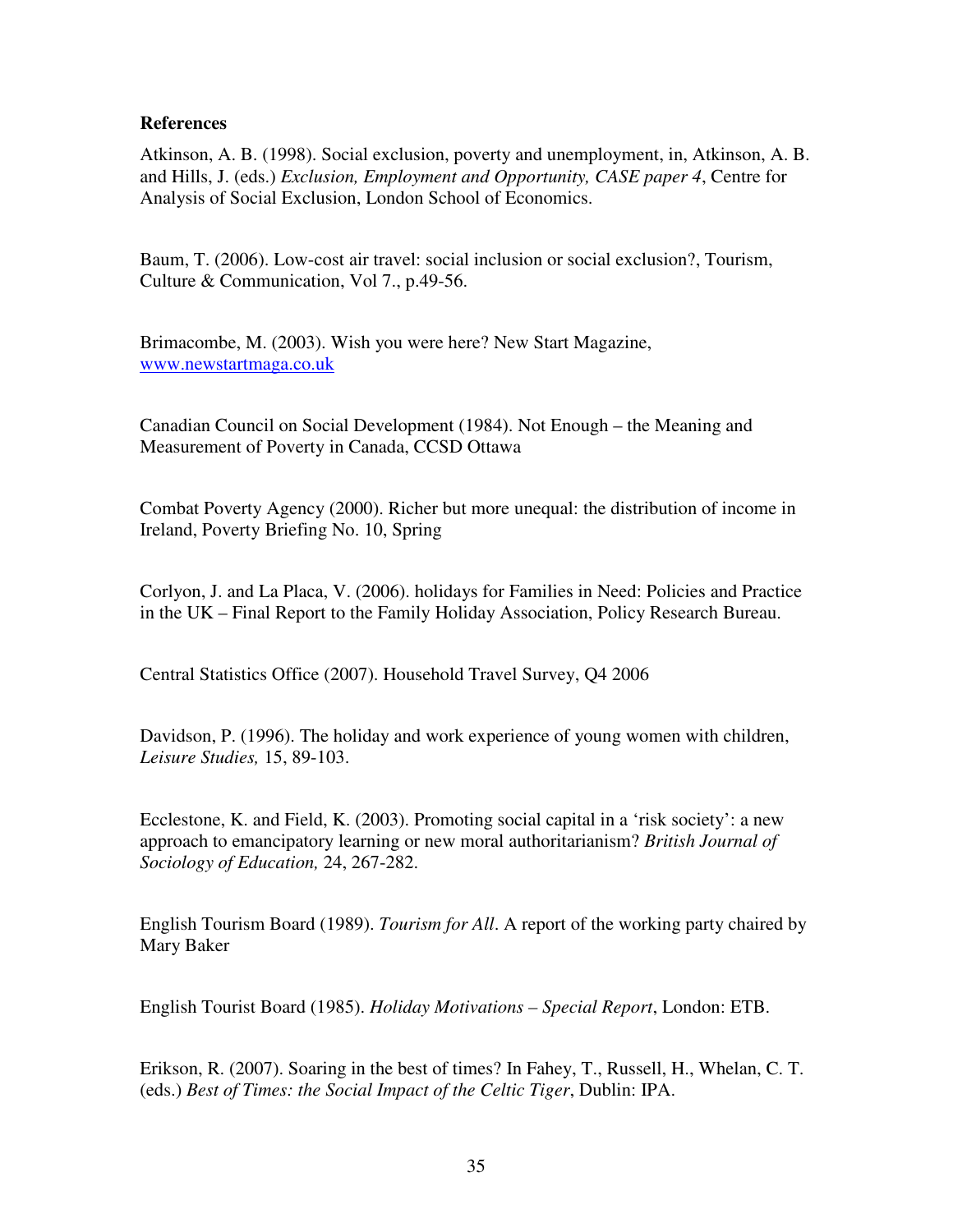Eurobarometer (1998). *Europeans and their Holidays*, Brussels: European Commission DG XXIII Enterprise policy, Distributive Trades, Tourism and Cooperatives.

European Commission (2001). Outcome of the European Ministerial Conference 'Tourism for All', http://europa.eu.int/comm./enterprise/services/tourism/policyareas/bruges\_conference.htm. Accessed 25/05/2006

Gilbert, D. and Abdullah, J. (2002) A study of the impact of the expectations of a holiday on an individual's sense of well-being, *Journal of Vacation Marketing*, 8 (4), 352-361.

Gill, O. and Wellington, T. (2003) *Wish you Were Here: Child Poverty and Exclusion in the Summer Holidays*. London: Barnardos.

Gray, T. (1997) Examining the roots of the outdoor education tree from a gender perspective. In *Deeply rooted, Branching Out*. 1972-1997. p.113-130.

Haukeland, J. (1990) Non-travellers: the flip side of motivations, *Annals of Tourism Research,* 17, (2) 172-184.

Hazel, N. (2005) Holidays for children and families in need: an exploration of the research and policy context for social tourism in the UK, *Children & Society*, 19 (3) 225- 236.

Henderson, K.A. and Hickerson, B. (2007) Research update: women and recreation opportunities. *Parks and Recreation*, April, 26-29.

Higgins-Desbiolles, F. (2006). More than an 'industry': the forgotten power of tourism as a social force, *Tourism Management*, 27, 1192-1208.

Hobson, J.S.P. and Dietrich, U.C. (1994). Tourism, health and quality of life: challenging the responsibility of using the traditional tenets of sun, sea, sand and sex in tourism marketing, *Journal of Travel and Tourism Marketing*; 3(4), 21-38.

Holden, A. (2005). *Tourism Studies and the Social Sciences*. Oxon: Routledge.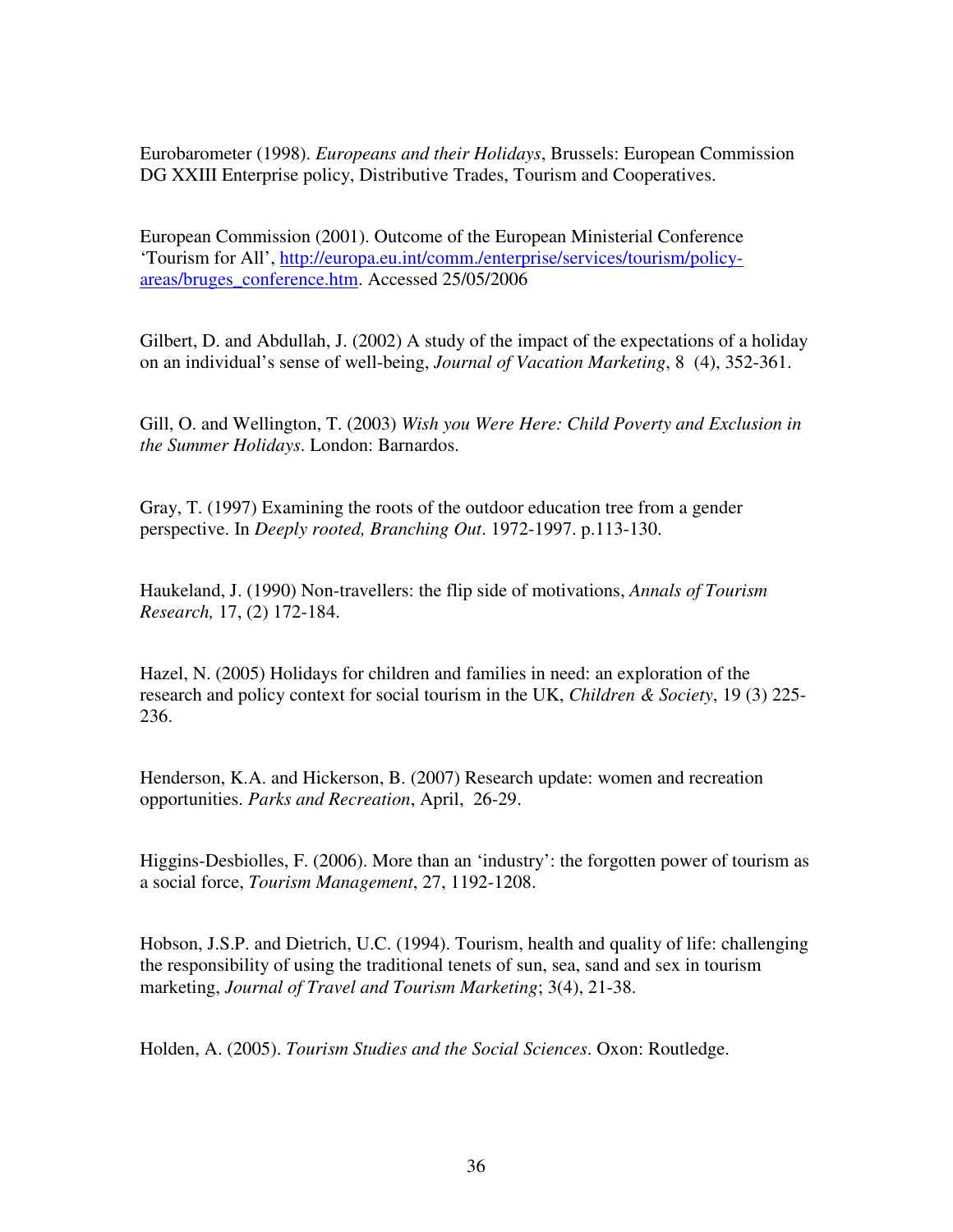Hughes, H. (1991). Holidays and the economically disadvantaged, *Tourism Management* 12, (3), 193-196.

Ianniello, F (2006). '*Tourism pour tous'. Resultats du questionnaire: Etat des lieux et pratiques existantes dans l'UE*. Paper presented at the social tourism - conference "Tourism for all : state of the play and existing practices in the EU" conference, January  $17<sup>th</sup>$  2006, Brussels.

Jolin, L. (2004). L'ambition du tourisme social: un tourisme pour tous, durable et solidaire, www.bits-int.org. accessed 26/05/2006.

Jones, S. (2005). Community-based ecotourism. The significance of social capital, *Annals of Tourism Research*, 32, (2) 303-324.

Lauprêtre, J. (2006). In France, One out of Three Children Still Doesn't Go Away on Holidays, *l'Humanit;* 24 June 2006. English version of article translated by Bolland accessible at www.humaniteinenglish.com/article217.html

Lewis, E. (2001). *Evaluation of the Benefits of Recreational Holidays for Young People in Public Care,* London: The National Children's Bureau.

Macbeth, J.; Carson, D. Northcote, J. (2004). Social capital, tourism and regional development: SPCC as a basis for innovation and sustainability. *Current Issues in Tourism,* 7, (6), 502-522.

Mack, J. and Lansey, S. (1985). *Poor Britain*, London: George Allen and Unwin.

Mathieson, A. R. and Wall, G. (1982). *Tourism: Economic, Physical and Social Impacts* Harlow: Longman.

Mergoupis, T. and Steuer, M. (2003). Holiday taking and income, *Applied Economics*, 35, 269-284.

Micklewright, J. (2002) *Social Exclusion and Children: A European View for a US Debate*, Innocenti Working Papers No.90, Florence: Innocenti Research Centre.

Pohl, S. L.; Borrie, W. T. and Patterson, M. E. (2000). Women, wilderness and everyday life: a documentation of the connection between wilderness recreation and women's everyday lives. *Journal of Leisure Research*, 32, (4), 415-435.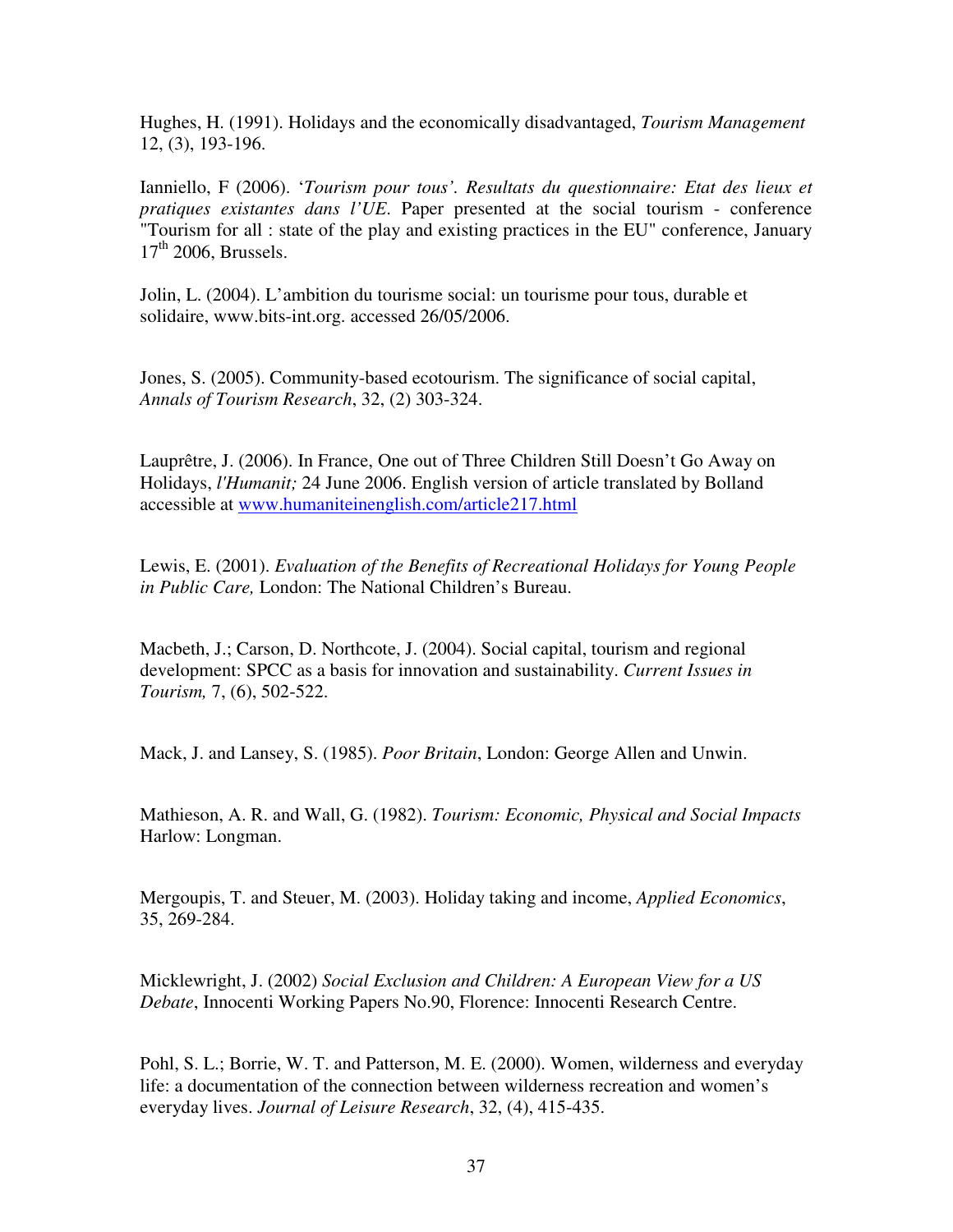Prelow, H. M.; Weaver, S. R. and Swenson, R. R. (2006). Competence, self-esteem, and coping efficacy as mediators of ecological risk and depressive symptoms in urban African American and European American youth, *Journal of Youth Adolescence*, 35, 507-517.

 Richards, G. (1998). Time for a Holiday? Social Rights and International Tourism *Consumption, Time and Society*, Vol. 7 No. 1, p145-160 Seaton, A.V. (1992). Social Stratification in Tourism Choice and Experience since the War: Part 1, *Tourism Management*, 13, 1, 106-111.

Shaw, G. and Williams, A. (2002). *Critical issues in tourism: a geographical perspective.* Oxford: Blackwell Publishing.

Smith, V. (1998). *The Relationship between Poverty, Holiday-taking and Social Policy* (with specific reference to low-income families). PhD Thesis, Manchester Metropolitan University.

Smith, V. and Hughes, H. (1999). Disadvantaged families and the meaning of the holiday, *International Journal of Tourism Research*, 1, (2), 123-133.

Stephenson, J. (2000). Presentation at the launch of the LGA *Tourism as a Tool for Social Inclusion Campaign,* London: LGA.

Urry, J. (1995) *Consuming Places*, London: Routledge.

Van de Hoek, T. (2005) *Through Children's Eyes. An Initial Study of Children's Personal Experiences and Coping Strategies Growing up Poor in the Netherlands*. Innocenti Working Papers 2005-06. Florence: UNICEF.

Van Raaji, W.F. and Francken, D.A. (1984). Vacation Decisions, Activities and Satisfaction, *Annals of Tourism Research*; 11, (1), 101-112.

Voysey, K. (2000) *Just What the Doctor Ordered – the Benefits of Taking Holidays*, London: English Tourism Council.